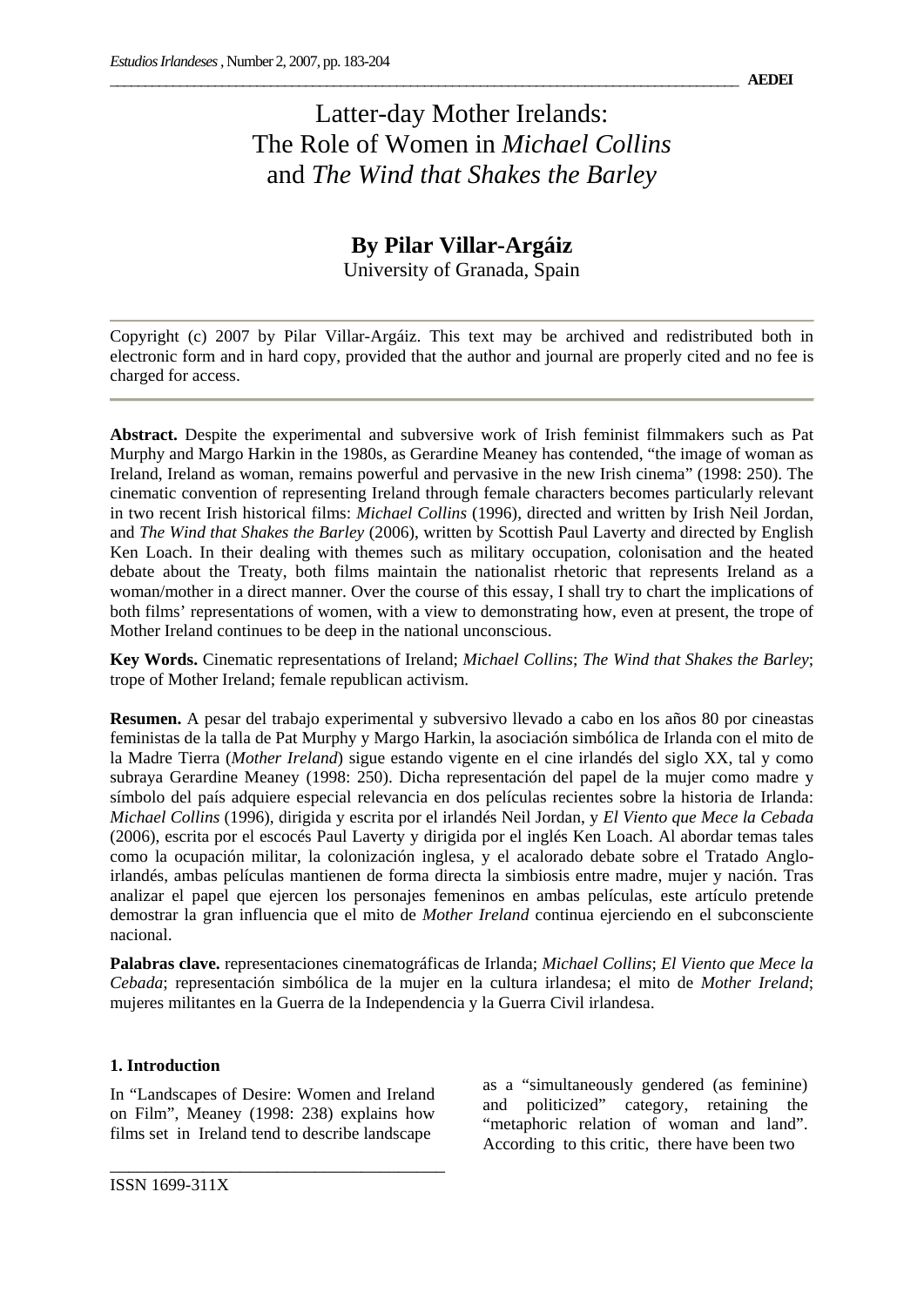prevailing images of women in cinematic representations of Ireland throughout the twentieth century (238-245). On the one hand, we come across "the wild Irish girl", a rebellious, independent, seductive, and sweet heroine of "red or very dark hair" and "moral ambiguity" (240). This female image constitutes the main character of films such as *Hungry Hill* (Brian Desmond Hurst) and *Captain Boycott* (Frank Launder), both produced in Britain in 1947, and others such as *The Quite Man* (John Ford 1952) and *This Other Eden* (Muriel Box 1959), produced in the States and Ireland respectively. On the other hand, we encounter the prevalent image of the "suffering and nurturing mother", a trope that is more recurrent in Irish literature than in film, "possibly because the romantic conventions of mainstream Hollywood do not accommodate it as easily" (243). In cinema, this figure can be noticeably traced back to films such as *Rory O'More* (Sydney Olcott 1911) and *The Informer* (John Ford 1935). According to Meaney, both feminine representations maintain the conventional allegory of 'Ireland as woman', a tradition that goes back to the myth of the sovereignty goddess, and that was later revived by both colonial and nationalist discourses, most famously in Yeats's play *Cathleen ni Houlihan* (1902).

Meaney's (1998: 250) main argument is that, despite the experimental and subversive work carried out in the 1980s by Irish feminist filmmakers such as Pat Murphy and Margo Harkin, "the image of woman as Ireland, Ireland as woman, remains powerful and pervasive in the new Irish cinema". One common concern of contemporary cinema in Ireland is to explore previously taboo subjects such as unmarried pregnancy. As Pramaggiore (2006: 110-111) explains, films like *The Playboys* (Gillies MacKinnon 1992) and *A Man of No Importance* (Suri Krishnamma 1994), among others, subversively revolved around the plight of Catholic women who become pregnant outside of wedlock, in order to respond publicly to the controversial debate that Ireland was experiencing in the 1980s and 1990s around issues such as abortion and contraception. While Gibbons (1992: 13) sees these films as powerfully subversive in their challenge to "the official discourses of father

and fatherland", Meaney (1998: 25) views them as merely another instance of the persistence of the trope of Mother Ireland: "The now sexual, often pregnant, female body still suffers and still embodies the nation's suffering". Ging (2000: 12) agrees with Meaney in her analysis of how stereotypical maternal images have been revived in contemporary productions such as *Into the West* (Michael Cormac Newell 1992) and *Angela's Ashes* (Alan Parker 1999).

This cinematic convention of representing Ireland through female characters becomes particularly relevant in two recent Irish historical films: *Michael Collins* (1996), directed and written by Irish Neil Jordan, and *The Wind that Shakes the Barley* (2006), written by Scottish Paul Laverty and directed by English Ken Loach.<sup>1</sup> Both films deal with the birth of the Irish modern nation and chart the divisions that follow the signing of the Treaty in 1921 by focusing on the (homosocial or brotherly) affection between Irishmen who end up on different sides in the Civil War.<sup>2</sup>

\_\_\_\_\_\_\_\_\_\_\_\_\_\_\_\_\_\_\_\_\_\_

 $2$  Because they deal with a crucial period in Irish history, both films have aroused a certain amount of political controversy. First of all, they have received accusations, mostly from conservative British newspapers, of being anti-British and propagandistic in their portrayal of the British as Machiavellian evil oppressors and the IRA as goodintentioned freedom fighters. Secondly, and as Arts Minister John O'Donoghue claimed, both films are also controversial because they explicitly take opposite sides in the debates that followed the Treaty in 1921 (McConnell 2006: 4). Whereas "*Michael Collins* was seen as a Fine Gael film" in its negative portrayal of de Valera, *The Wind that Shakes the Barley* "come[s] down unquestionably on the anti-Treaty side" by sympathizing with the republican cause. Finally, both films have drawn inevitable parallels between the Ireland of the 1920s and the current political situation. Whereas

<sup>&</sup>lt;sup>1</sup> As Butler Cullingford (200: 214) has noted, "the term 'Irish film' is a contested one" due to the fact that some cinematic representations of Ireland are "financed by American corporations and governed by Hollywood narrative conventions". This is the case of the two films under discussion: the first, a Warner Bros production, and the second an Irish-British-Italian-German-Spanish co-production. In any case, and due to the fact that both films have been considered by the press as Irish, I will use this term throughout the course of the essay.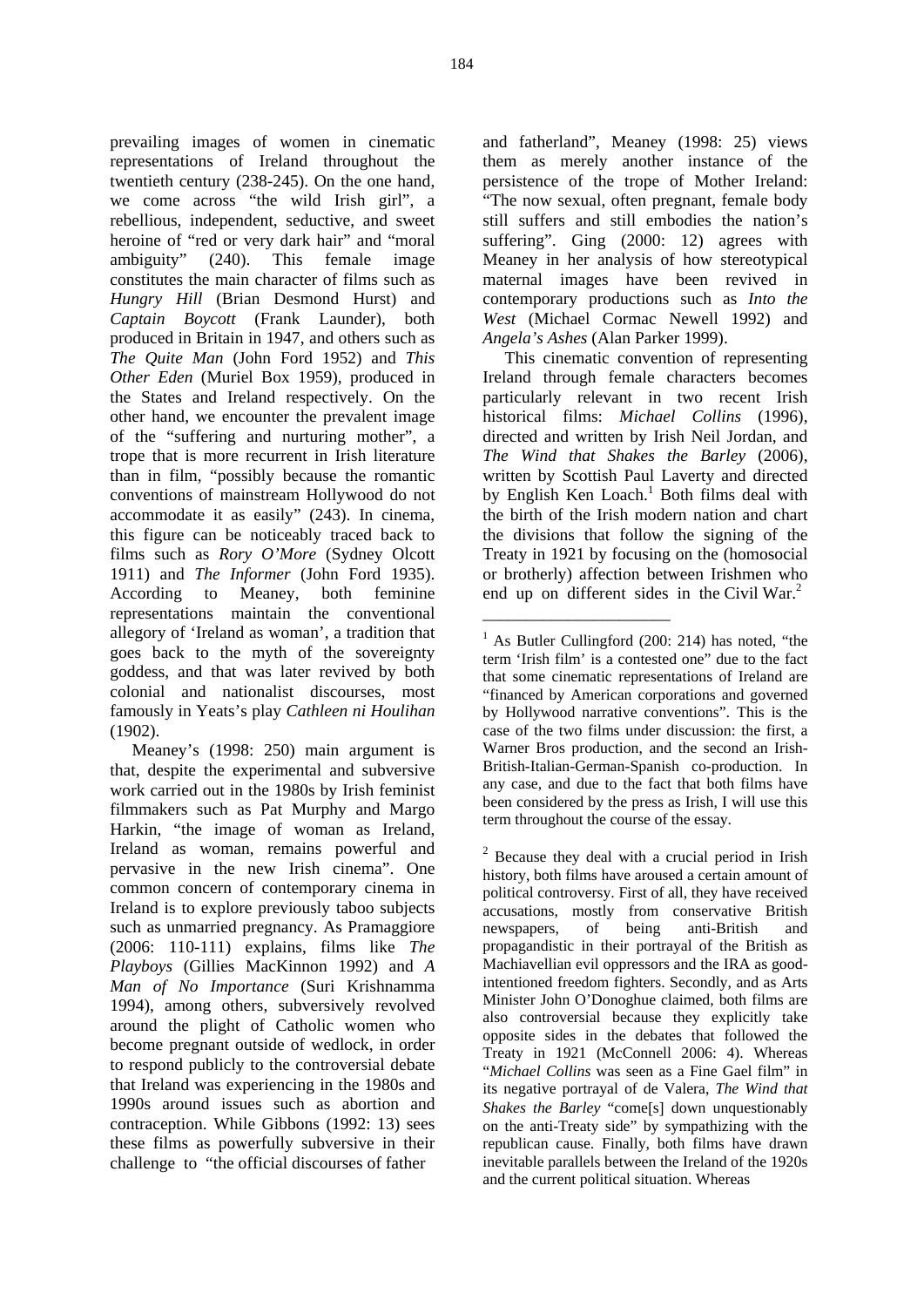Whereas *Michael Collins* offers an epic biography of a crucial figure in Ireland's War of Independence, Loach's production tries to move away from "the conventional practices of the [Hollywood] industry" (McGurck 2006: 20) by focusing on fictional and anonymous freedom fighters. *Michael Collins* excludes any consideration of the IRA's flying columns by concentrating exclusively on the urban guerrilla war led by Collins in Dublin. In contrast, *The Wind that Shakes the Barley* deals directly with how those turbulent years in Ireland's history were experienced in the countryside, particularly in West Cork.

In their dealing with themes such as military occupation, colonisation and the heated debate about the Treaty, both films maintain the nationalist rhetoric that represents Ireland as a woman/mother in a direct manner. Over the course of this essay, I shall try to chart the implications of both films' representations of women, with a view to demonstrating how, even at present, the trope of Mother Ireland continues to be deep in the national unconscious.

### **2. 'She's a voice like an angel': Jordan's exploration/restoration of sexual boundaries**

In its reconstruction of one of the most crucialperiods in Ireland's history, *Michael Collins* combines in an admirable way the excitement of the thriller and the passion of intense romance. Like Ken Loach's historical adaptation, Jordan approaches the complex network of political events from the point of view of the protagonists themselves, under the belief that history only takes shape through the rather privatized perception of ordinary men and women: "people don't live history, they live their lives" (interview with McSwiney 1996: 12). This intermingling of the political and personal spheres in the film not only increases its dramatic effect, but also functions,

\_\_\_\_\_\_\_\_\_\_\_\_\_\_\_\_\_\_\_

according to Gibbons (1997: 50), as "a marketing device, a narrative hook to render the story intelligible to non-Irish audiences unfamiliar with the historical background".

Precisely because of this, Jordan intermingles the public story of the country with Collins's and Boland's rivalry for Kitty's affections, who they met while electioneering in County Longford. Kitty Kiernan, played (perhaps unconvincingly) by Julia Roberts, $3$ belongs to a very prosperous merchant family in the market town of Granard, County Longford (Ó Broin 1996: 3). When Collins and Boland stay in the Greville Arms Hotel, owned by Kitty's family, they both feel attracted towards this charming, stylish, and goodlooking girl. In the film, Jordan suggests that the rivalry between the two suitors partly provoked the Civil War.<sup>4</sup> When Harry Boland returns from America, he acknowledges that Kitty is more attracted to Collins than she is to him. The subsequent split in their close friendship mirrors the oncoming Civil War,

\_\_\_\_\_\_\_\_\_\_\_\_\_\_\_\_

<sup>(...2)</sup> *Michael Collins* has brought about resonances about the Troubles in Northern Ireland, much to Jordan's regret, Loach has deliberately encouraged associations between the British occupation of Ireland and the present occupation of Iraq (Coleman 2006: 1). For those opposing Jordan's film, see Roberts (2000) and Harris (1996). For accusations of Loach's directional approach, see James (2006), Harris (2006a, 2006b), McKiernan (2006) and Landesman (2006).

<sup>&</sup>lt;sup>3</sup> Critics such as Carey (1999: 24) argue that Roberts fails to imitate the Irish accent and others plainly state that her performance "is pretty woeful" or, at best, "absurd" (Browne 1996; Clayton-Lea 2001: 71). In fact, Jordan (1996: 30-31) has admitted being initially worried "by the complications a big star would bring" to the role of Kitty Kiernan, but he finally decided to cast Roberts, because, "[o]f all the actresses I have met for the role, she is the one who knows most about it".

<sup>4</sup> As Meaney (1998: 246) argues, "[a]rgument over land is a frequent plot device and it is almost always linked to a dispute over or with a woman". This also seems to be the case of Collins's and Boland's fight over Kitty's love. Jordan's visualization of the political relationship between these two friends through the more intimate romantic relationship both of them have with Kitty can be traced back to the tradition of the 'Colleen Bawn' films produced at the beginning of the  $20<sup>th</sup>$  century. Meaney (1996: 238-239) explains how these cinematic reinterpretations of Gerald Griffin's 1829 novel *The Collegians* approached the political sphere "through romance narratives". Nevertheless, whereas in films such as *The Colleen Bawn* (W.P. Kellino 1924) and *Willie Reilly and His Colleen Bawn* (John MacDonagh 1920) marriage symbolizes ethnic, religious or class reconciliation, in *Michael Collins* it is precisely romance that provokes political division.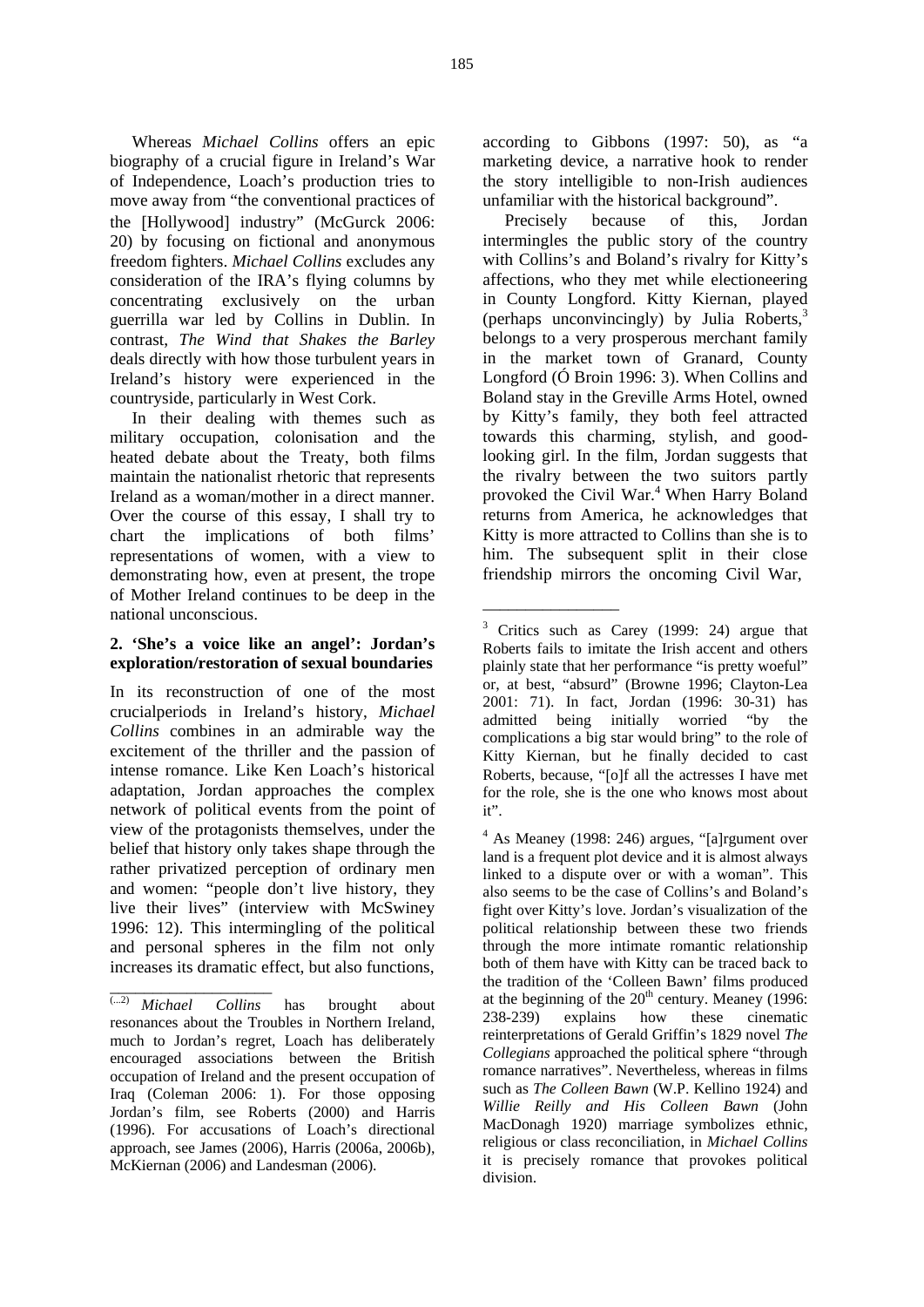which will cause a rift in the relationship between Collins and Boland.<sup>5</sup>

In spite of Jordan's suggestion that Kitty's decision to marry Collins in some way determined the course of historical events, in fact, she does not seem to adopt any sort of relevant role in the film. Kitty's appearance only serves as a channel to portray the complex set of political relationships that Jordan depicts. In reality, Collins and Boland yearn for each other. Unlike the delicate and platonic romance both of them have with Kitty, theirs is a passionate and homosocial relationship, filled with intense love, desire and jealousy.<sup>6</sup> The love triangle established between Collins, Boland and Kiernan parallels the political triangle that is comprised of Collins, de Valera and Boland, as observed in the famous scene of the Lincoln Jail escape.7 Like Kitty, de Valera

\_\_\_\_\_\_\_\_\_\_\_\_\_\_\_\_\_\_

will find himself displaced by Collins's intense relationship with Boland, which will motivate his later attempt to keep them apart by insisting that Harry should accompany him to America.

Although much has been written on Jordan's complex structure of relationships and the homoeroticism (or sexual ambiguities) displayed by these three male characters, the role played by Kitty Kiernan and other women in the film has not been sufficiently explored. In what follows, I will try to reduce this critical imbalance by focusing on how this filmmaker portrays female characters as social and political subjects with a significance of their own. As the authors of *Neil Jordan: Exploring Boundaries* claim, one of Jordan's main interests in his prolific career as a filmmaker is to challenge and blur all sorts of fixed categories: "Jordan is always drawn to the 'in between' – the confusion, richness and complexity at the site of boundaries, whether these borders are social, political, psychic, sexual or cultural; or are they physical or abstract" (Rockett and Rockett 2003: 2). This subversive approach is observed in previous films such as *The Crying Game* (1992), where Stephen Rea features as a confused member of the IRA who falls in love with a black English transvestite (Dwyer 1996). In *Michael Collins*, Jordan also transgresses sexual boundaries in his depiction of Collins, Boland and de Valera, as I have already noted. However, when it comes to representing his female characters, Jordan is far less subversive. In fact, he surprisingly reinforces patriarchal notions of femininity and motherhood.

In contrast to the complex figure of Michael Collins (on the one hand, he represents hegemonic masculinity, on the other, he is latently homosexual), Kitty is described as a much simpler character. As Hopper (1997: 16) explains, Jordan is being loyal to the "stock conventions of character": "virtuous hero", "vicious villain" and "virginal heroine". Indeed, the 'big fellow' is glamorized as a handsome, brave, passionate and charismatic leader, always ready to buy his round and to make a humorous comment despite the hardness and danger of the situation he is enduring<sup>8</sup>. His relationship with Kitty is also

<sup>&</sup>lt;sup>5</sup> Although it is historically documented that these two friends courted the same woman, Harry's rejection of the Treaty and "his distancing himself from Collins" was, as Coogan (1991: 281) explains, "politically, not romantically motivated".

<sup>6</sup> When in one of the initial scenes they observe a bride at a railway station, Collins tells Boland "Maybe we should settle down", to which Boland replies "Just the two of us" (Jordan 1996: 97). The bonds between these two friends are not only emotional, but also intensively physical: they embrace, grip each other's heads and arms, fix their ties, wrestle "like two schoolboys" (Jordan 1996: 97, 125), and even share the bed several times. Mick is the masculine figure of the couple: he appears as a "tough and burly" character, while Boland is feminized as "slim and fine-bones" (Jordan 1996: 96). Kitty's role is reduced to facilitating the homosocial desire between both friends. When she and Collins go to the station to bid a sad farewell to Harry, she tells Collins "He's leaving me, Mick", and he replies, "Thought he was leaving me" (Jordan 1996: 144). This triangular relationship is further emphasized when Kitty tells Boland after a sumptuous dinner: "You without him. Him without you. I can't imagine it" (Jordan 1996: 173-174).

 $\frac{7}{7}$  Influenced by the reading of a local newspaper article at the time, Jordan (1996: 35) decides to dress de Valera in a tart's fur coat and a feathered hat. Escorted by Collins and Boland on either side, de Valera has to pretend he is a tart as they walk along the jail walls lined up with prostitutes. For a critical assessment of this scene, see Hooper (1997: 26), Butler Cullingford (2001: 217), and Rockett and Rockett (2003: 169).

<sup>&</sup>lt;sup>8</sup> In contrast to the British, who are portrayed as brutal oppressors, Collins is presented as a benevolent fighter who only takes up arms because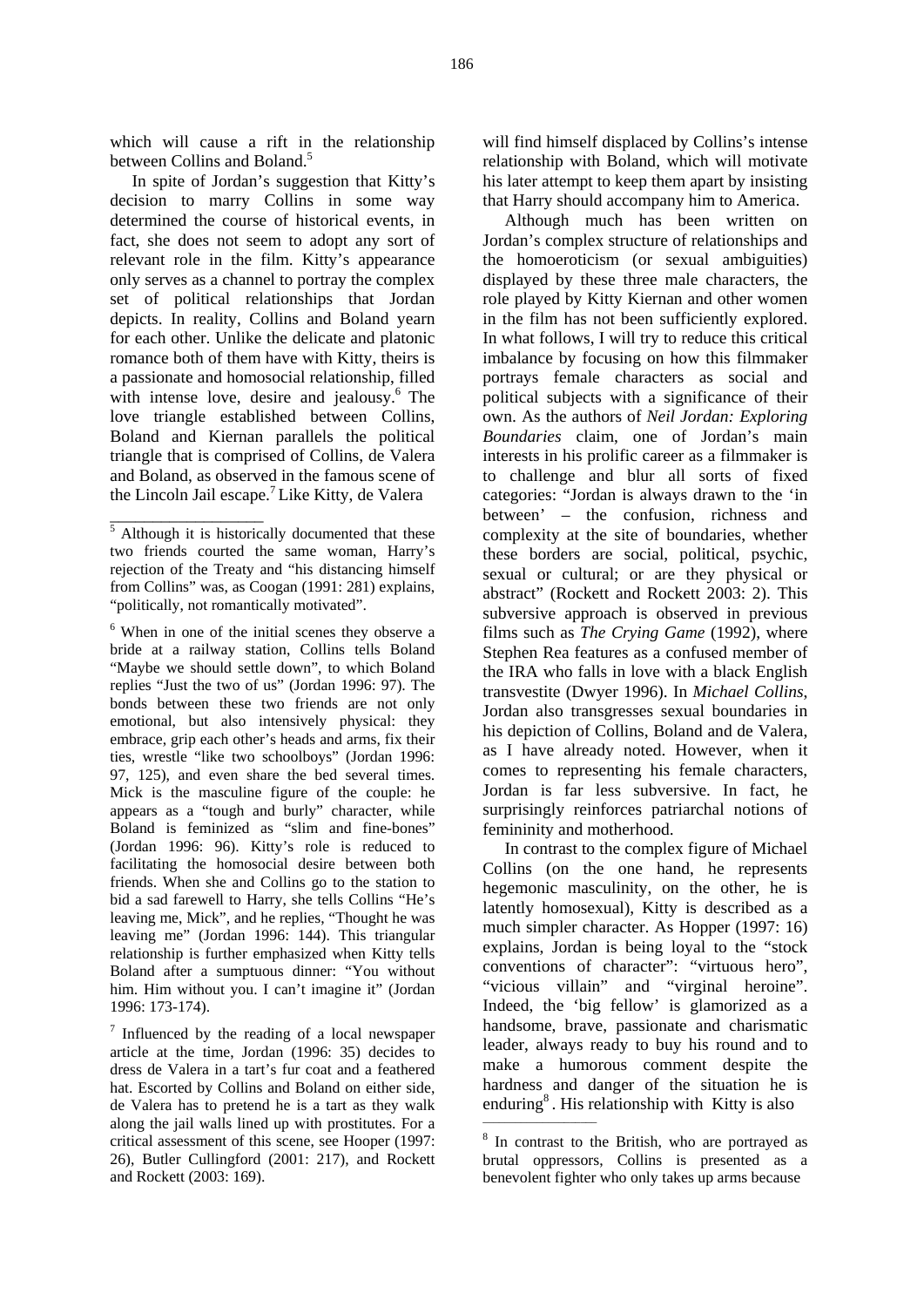romanticized, when in reality it has been documented that he had other relationships with women (some even talk about "his legendary lasciviousness" [Hopper 1997: 25]).

The film in fact does not mention Collins's relationship with Hazel Lavery, "one of London's most brilliant and beautiful society hostesses" (Gritten 1995:  $6$ <sup>9</sup>. During his stay in London, Collins was treated as a celebrity by fashionable society and was hosted by Lady Lavery, the wife of the painter Sir John Lavery (Ryan 1996: 113-114). It was widely thought at the time that Collins and Hazel had a love affair. Nevertheless, opinions among historians are divided as regards the truthfulness of such an affair. Whereas Ryan (1996: 162-3) argues against the veracity of this relationship, others such as Dillon-Malone (1996: 28-30) believe that Collins had "a fiery affair with Lady Lavery", while Kitty Kiernan, "in contrast, had more of a girl-next-door appeal for him". In spite of this, there is empirical proof that Collins had other kinds of dalliances in his life (Ryan 1996: 57).

At the other extreme of Collins's conventional heroic mould, we encounter sweet Kitty Kiernan, a charming local girl of refined manners. Mick and Kitty do not really seem to have much in common. In the face of such a powerful and important political figure, a person whose impassioned speeches are able to fire up a crowd, Kitty's character is, by contrast, deeply apolitical, "curiously chaste" (Hopper 1997: 25), fragile, and even immature at times. As can be seen, both male and female

\_\_\_\_\_\_\_\_\_\_\_\_\_\_\_\_\_\_\_

protagonists seem to fit almost perfectly the conventional standards of brave hero and submissive or vulnerable maiden. When commenting on the "lack of depth of Kitty's character", Rockett and Rockett (2003: 172- 173) note that her apolitical personality "renders her somewhat irrelevant to the film, which though 'about' the life of Collins is foremost a political exploration". These critics go on to comment that, precisely because of this, the film cannot "be made to serve some political feminist agenda, in which Kitty could be read as such a revolutionary" (173). In any case, we should bear in mind that Jordan is being faithful to Kiernan's personality in real life. In one of his interviews, this filmmaker claims: "[s]he was not Rosa Luxemburg, she wasn't involved in politics, so, in many ways, people might find the part slightly underwritten but that's what the character was" (in McSwiney 1996: 13). Indeed, Jordan is right. As Coogan (1991: 282) explains in his bestselling biography of Collins, Kitty had no interest whatsoever in Collins's political activities. This is reflected in one of the letters she sent to Collins while he was negotiating the Treaty in London: "With me nothing seems to matter except that love between the two of us" (in Ryan 1996: 120). What Kitty was really interested in was winning Mick's affection and securing her future by getting married. As Ruane reminds us: "Women made careers out of marrying men at that time, and Kitty realised that Mick Collins promised her the career of her life. At last, she was set to become herself" (1996). Furthermore, she "preferred to party than to parade", unlike Mick's previous girlfriend Dilly Dicker, who deeply engaged in Collins's political activities, helping him with intelligence (Ryan 1996: 58). As Ryan claims: "It is interesting to note that Kitty Kiernan is the one woman in his life who did not play any significant part in his work" (14).

Kitty's apolitical stance and her allegedly trivial concerns are emphasized in Jordan's dramatic reconstruction of the life of Collins. When they first meet at Granard, Kitty sings a song about love and the prospect of a "wedding day", which contrasts markedly with Collins's song about British imperialist rule (Jordan 1996: 102-103). Relying on the filmic conventions of the gangster genre, Jordan intercuts the Bloody Sunday sequence with a

 $(1.8)$  "they've left us no way out" (Jordan 1996: 135). He even addresses the enemy with respect, as when he tells the Royal Irish Constabulary officers after his squad raids the police barracks: "Gentleman. We're relieving you from your responsibilities" (Jordan 1996: 106). Furthermore, he never kills anyone in the film, (although, as Ryan [1996: 53] explains, there is no evidence that he ever did so), and repeatedly tells his squad of young soldiers that he would understand it if anyone wanted to back out from the fight (Jordan 1996: 126, 151).

<sup>&</sup>lt;sup>9</sup> Jordan (1996: 13) justifies this omission by arguing that it would increase the film's budget (as it would have implied including new characters and the new setting of London). In the diary that prefaces his screenplay, Jordan admits having taken "greatest" liberties with historical facts for the sake of narrative dynamism (14).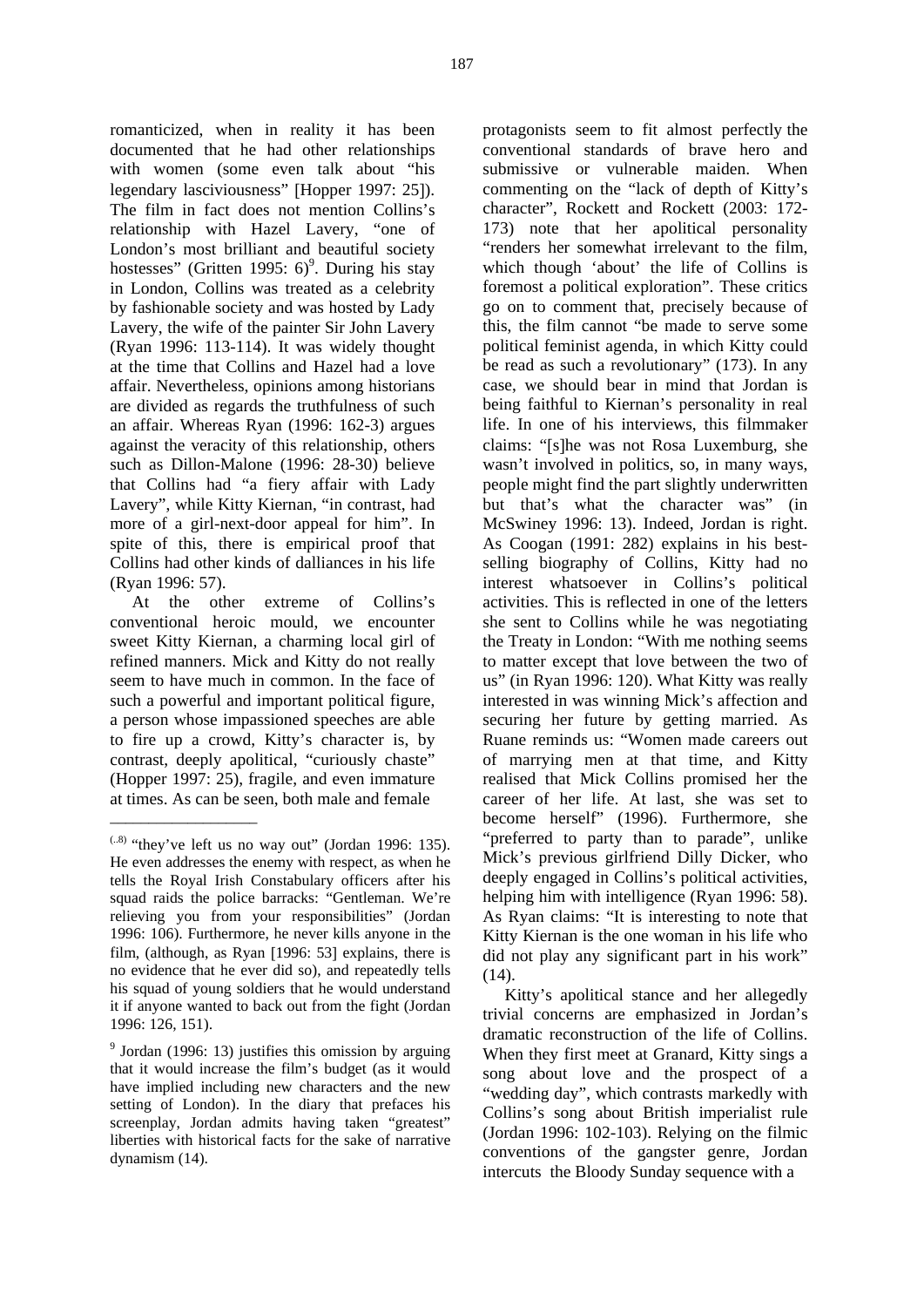romantic scene of Collins and Kiernan at a suite in the Gresham Hotel.<sup>10</sup> Instead of talking about what was happening that night in a straight forward sense (the assassinations of the British secret agents by Collins's 'Twelve Apostles'), Kitty attempts to draw the conversation to what she is really interested in, and this is Collins's personal feelings for her:

> KITTY: You've sent your boys out, haven't you?

> … KITTY: It's written on your face. Every step they take. Like so many valentines. Delivering bouquets.

> … KITTY: Do they deliver a love note, Mick? With the flowers? [*COLLINS says nothing*] KITTY: What does it say?

> … COLLINS: It says leave us be – KITTY: Is that all? Not very romantic… (Jordan 1996: 159-161).

 Kitty's disappointment with Collins's answer ("Is that all? Not very romantic…") ironically contrasts with the seriousness of the situation. A scene that takes place several minutes before the above quoted exchange equally demonstrates Kitty's trivial nature. When Collins arrives at Vaughan's hotel, and forcibly removes Kitty to a safer location, she protests: "have you never heard of common courtesy?" (Jordan 1996: 152). Kitty's childish disposition and her inappropriate concern with manners are further emphasized as they arrive at the Gresham hotel and she stubbornly complains twice "You're hurting me … I said that you're hurting me!" (154). Kitty stands, in this sense, as a capricious character solely focused on herself and virtually oblivious to the pressures and dangers under which Collins is labouring. These scenes, intercut with the brutal assassinations, give us a clear insight into her attitude to life and her complete disinterest in the serious political events of the time.

\_\_\_\_\_\_\_\_\_\_\_\_\_\_

In any case, it is not only political disinterest that Jordan emphasizes when describing Kitty's character. Collins's fiancée is depicted as a totally vulnerable and defenceless woman who needs the security of male protection. Just before leaving for America, Boland asks Collins to take care of Kitty, as "She'll need looking after while I'm gone…" (Jordan 1996: 144). Collins takes his friend's advice seriously. It is Collins who prevents Kitty's search by a group of British solders at the railway station and later saves her from being killed by a gunman who fires at them through an office window (145, 191). Twice in the film, Collins reminds Kitty of the promise he made to Boland "to look after" her (145, 152). In this sense, Kitty is transformed into an object of protection, rather than a subject who can act on her own.<sup>11</sup> Furthermore, and in spite of her voluntary refusal to enter the (masculine) realm of politics, Kitty is deprived of information about what is occurring beyond her private sphere. On the eve of Bloody Sunday, Kitty asks Collins why he insists that she leave Vaughan's Hotel with him, to which he replies: "Don't ask questions" (Jordan 1996: 153). Her exclusion from the masculinized world of politics is further emphasized in the Gresham Hotel, when Collins refuses to tell Kitty what is happening that night: "What's happening tonight, Mick?", "You don't want to know", he answers (157). A reading between the lines discloses hidden patriarchal assumptions that deny women's access to knowledge, and therefore their participation in the wider political sphere. Kitty's passivity and lack of agency is reinforced, not only by her personal disinterest in external matters, but also by the edicts of patriarchy.

Kitty's subordinate and apolitical status runs counter to her abrupt transformation in the film into a pseudo political activist. In scene 179, after the Treaty has been signed, Collins (the leader-turned-statesman) is addressing a

\_\_\_\_\_\_\_\_\_\_\_\_\_\_\_\_\_\_

<sup>&</sup>lt;sup>10</sup> Some critics have perceived some analogies between *Michael Collins* and *The Godfather II* (Francis Ford Coppola 1974), a film that also intercuts romantic scenes and slaughter sequences (Browne 1996; Crowdus 1996: 18; Gibbons 1997: 50).

 $11$  Being a feminized character, Boland appears, just like Kitty, as a vulnerable person who needs the protection of men. In the midst of the Civil War, Collins risks his life to safe Boland, who is trying to escape from the bullets of a Free State squad chasing him. When he is killed by one of his soldiers, Collins forcefully drags this young soldier by the coat, and tells him "you were meant to protect him" (Jordan 1996: 201).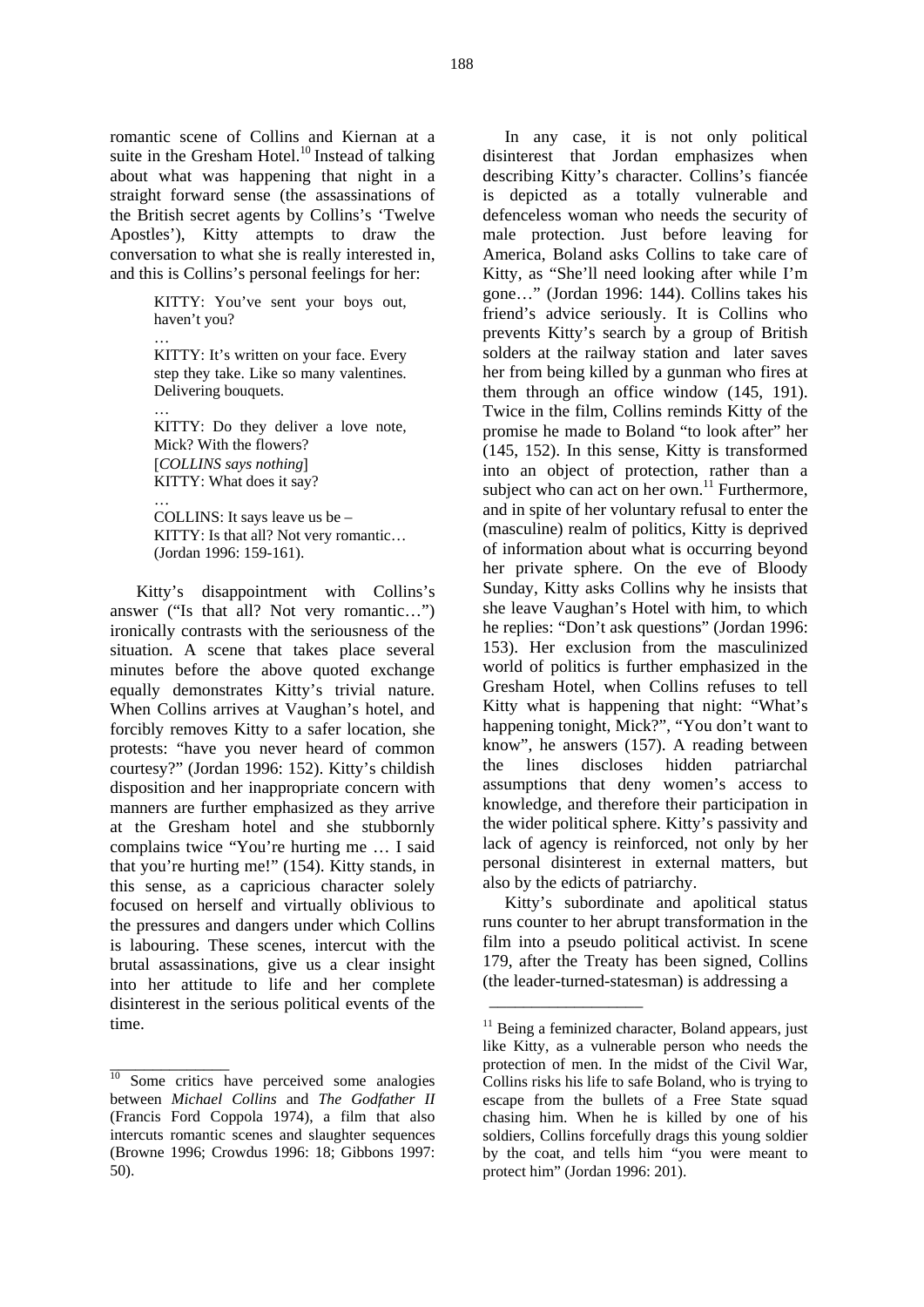large assembly gathered in Granard square. Kitty is watching the scene from one of the upstairs windows of the Greville Arms's hotel. This threshold location advances her attempt, for the very first time in the film, to step out of the (domestic) private sphere and enter the public domain. As some Republicans try to boycott Collins's speech, Kitty pushes through the mayhem, predominantly male, and puts a gun to the head of an anti-Treatyite, shouting "Now let the man speak!" (Jordan 1996: 188). Miraculously, Kitty is transformed from a frivolous local girl, only interested in getting herself a man, "into a winking Annie Oakley with a Big T in her hands" (Myers 1996). Therefore, it is not surprising that critics such as Crowdus (1996: 15), amazed by these contradictions in her personality, claim that Kitty's "brief scene of gunplay … is completely out of character", taking into account that her appearance in the movie only seems to fulfil the role of adorning Jordan's production with "romantic interest". Indeed, and in spite of Jordan's well-intentioned attempt to implicate Kitty in Collins's political agenda, it may be ironical that she finds time to put her black hat on, as she rushes to the town square to paralyse the Republican boycott. Minutes later, and while she minds the wound on Collins's head (he has been hit by a rock), Collins tells her: "God, you put your heart across me, Kitty", and she answers: "I like the sound of your voice, Mick" (Jordan 1996: 188). Although Kitty becomes a solid Treaty supporter not for the sake of her political beliefs but because of her relationship with Michael, she seems at last to comprehend the terrific strain under which he labours. The stark contrast between her concerns and his disappears in this scene, as both lovers, for the very first time, explicitly talk about politics and de Valera's inflexible attitude towards the Treaty.

Despite the bravery exhibited by Kitty in this swift heroic act, her character seems to return to the safely ascribed role of passive and submissive lover. Towards the end of Jordan's film, there is a series of scenes in Clery's shop, where Kitty is buying a wedding dress, and these are intercut with Michael's wry conversation with O'Reilly about his marriage, moments before his assassination in Béal na mBláth: "Shall I invite the whole country. Call it marital diplomacy. Dev as the best man.

Lloyd George and Winston Churchill as the bridesmaids" (Jordan 1996: 211). Jordan here uses the resources of colonial discourse, particularly its tendency to represent England and Ireland in sexualized terms (as a hierarchical marriage between John Bull and Hibernia). It is interesting to note how Collins's discourse deconstructs the conventional allegory of Ireland as a woman: whereas de Valera (as a representative of Ireland) is masculinized as "best man", Lloyd George and Winston Churchill are feminized as English bridesmaids. In any case, this subversion of gendered national roles does not apply to Kitty's appearance in the scene. Just at the very moment an Irregular shoots Collins in an ambush, an attendant drapes a bridal veil and wreath over her head. She looks at herself in the mirror, clearly fascinated by the sight, while holding a white wedding dress over her body. As Hopper (1997: 28) explains, Kitty is presented "in the posture of the Madonna". Christian martyrdom (or the death of a great man who might have redeemed his people) is therefore associated with the female allegory of Ireland as a young maiden with virginal aspect and pale  $\sin^{12}$ . Like a latter-day Virgin Mary, Kitty embodies passivity, frigidity, sanctity and submissive suffering. This mother-spouse stereotype is further emphasized in the penultimate scene, where Kitty, "in an anguish of grief", learns about Collins's death (Jordan 1996: 215). As Meaney (1998: 245) explains, it is not coincidental that Kiernan is wearing "a green coat" when "lamenting her fallen hero", for this enhances her association with grieving Mother Ireland. Indeed, the symbolic significance of Kitty's garments throughout the film is noteworthy. Up to scene 179, Kitty is almost always dressed with a white blouse, a colour that symbolizes virginity and feminine purity. Afterwards, she wears a black dress, indicating her near widow status, as two of her suitors  $\_$ 

The implications of this Catholic iconography become even more obvious if we bear in mind the resonances of Collins as Christ throughout the movie: he is almost the same age as Jesus when he was crucified and he is allegedly betrayed by one of his "Twelve Apostles". On the night before his assassination, we see de Valera, shivering uncontrollably beside a hayrick. Moved to tears by Collins's words, he claims: "Oh Jesus, Mick, God forgive me, Harry" (Jordan 1996: 209).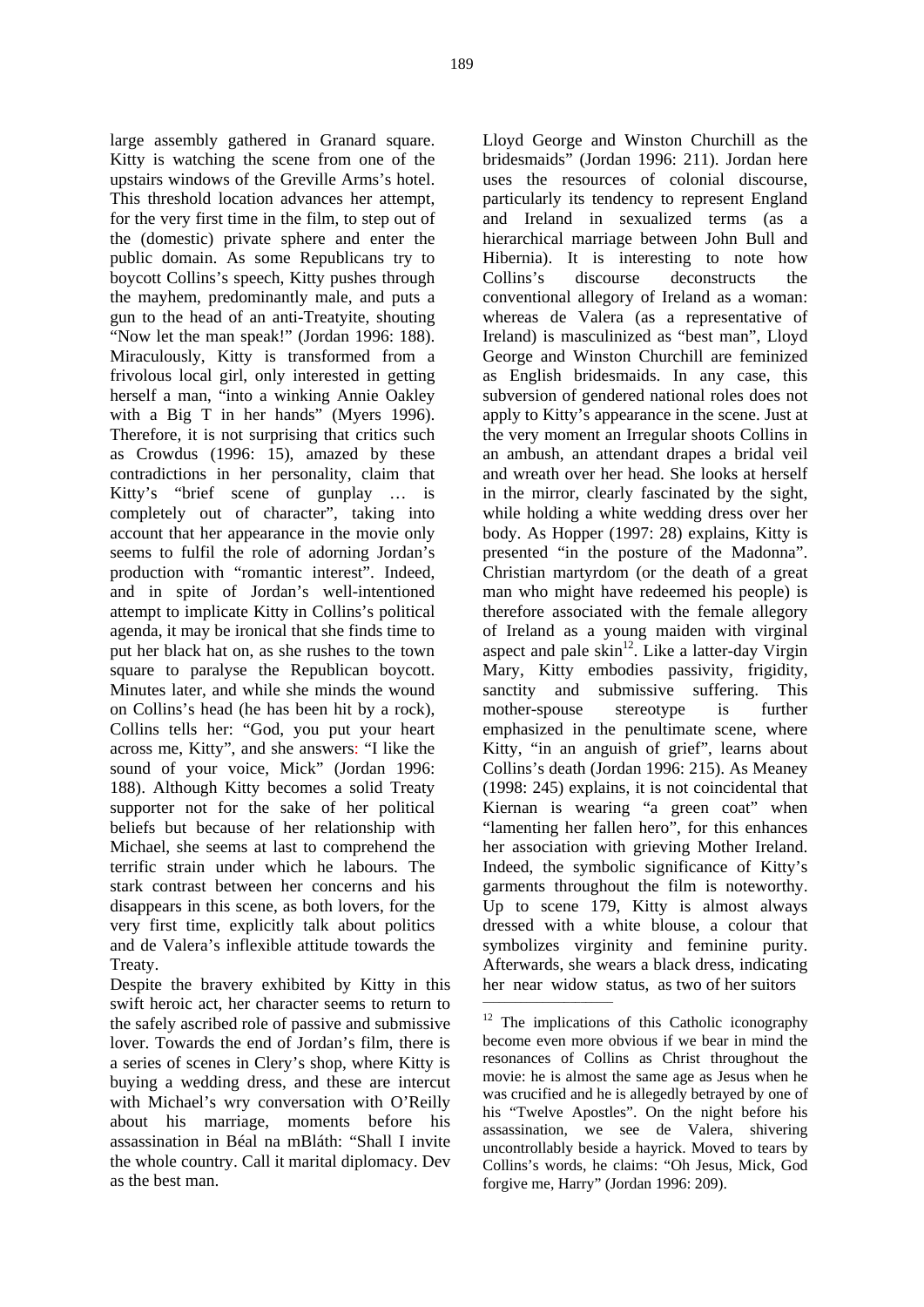face death. It is not until the film is nearing its conclusion that Kitty wears a green coat, which parallels the beautiful green fields that, moments before, Collins and O'Reilly were passing through in convoy.<sup>13</sup> Kitty is therefore transformed from a passive and submissive 'angel in the house' into a sorrowful Mother Ireland, mourning the death of one of her sons. In this sense, she becomes at the end both an obedient wife and an asexual mother, in other words, a symbol connected with spirituality rather physicality.

It is worth noting that women in this film appear almost as spectral presences and this makes a comparison between them and the mythical and mystical Mother-Ireland figure of Cathleen ni Houlihan seem very tenable. In scene 17, Collins and Boland witness a wedding party at a railway station. The bride is wearing a white silk dress and a veil trimmed with white flowers, (a garment almost identical to the one Kitty wears towards the end of the film). Her figure gradually "emerge[s] from the steam like a wraith" (Jordan 1996: 97). Her appearance behind clouds of steam enhances her unearthly and mystical status. She represents an untouchable ideal of eternity and beauty, an illusion that only exists in the mind of male heroes. Jordan introduces this figure for the sole reason of strengthening the homosocial relationship between Collins and Boland, who start talking about settling down, "just the two" of them (97). In the Bloody Sunday sequence, Kitty's figure is also surrounded by an air of mysticism. A close-up of the couple shows Kitty's face in a grey gloomy light, while Collins embraces her from behind and kisses the back of her hair. Minutes later, Kitty is lying on the bed, facing the ceiling with her arms over her body. Jordan's (1996: 42) initial intention, as reflected in his diary, was to portray Kitty in the "shape of wife or whore beside officer". In any case, Kitty looks like anything but a prostitute. The gloomy light of the hotel room and her

\_\_\_\_\_\_\_\_\_\_\_\_\_

passive posture enhance her iconic status as a defeated (and almost dead) Mother Ireland, waiting for the courageous protection of Irishmen to restore her dignity and purity. When Collins sits next to her, he holds a red flower in his hand just between their faces. According to Butler Cullingford (2001: 91), this scene at the Gresham Hotel enhances "the perennial association of love with death<sup>"14</sup>. Love for the mother country is inevitably linked to the sacrifice and death of this tragic hero. Kitty embodies this heroic ideal, this utopian Ireland that Collins feels compelled to fight and die for.

In this sense, rather than being a real subject with an identity of her own, Kitty personifies a spiritual dream of purity and selflessness. In one of the initial scenes, Collins and Boland are enjoying a 'musical' evening at the Greville Arms's hotel. When Kitty finishes singing "She Moved Through the Fair", Collins admiringly claims "She's voice like an angel" (Jordan 1996: 103). From her initial appearance on the screen, Kitty is deprived of individuality, something that is made abundantly clear when Collins, in the previous scene, first meets her at the backyard of the hotel:

COLLINS: You a nurse, Kitty?

\_\_\_\_\_\_\_\_\_\_\_\_\_\_\_\_\_\_

KITTY: I'm nothing. I'm my father's daughter

COLLINS: And who's your father?

KITTY: He's dead. (Jordan 1996: 102)

Kitty's role, and therefore her identity, is solely defined in terms of her father, who is, funnily enough, absent rather than present. Later in the film, the figure of the omnipresent father is replaced by that of the protective 'husband' and Kitty subsequently becomes, as Michael defines her, "Harry's girl" (Jordan 1996: 155). Thus, rather than standing

 $\frac{13}{13}$  Significantly enough, the only previous scene when Kitty wears a green coat is at Collins's office, when, after an Irregular almost kills her, she tells Michael: "They won't shoot me, Mick" (Jordan 1996: 191). This sentence could be interpreted as uttered by a Mother Ireland who thinks that her own faithful sons cannot betray her.

 $\overline{14}$  In fact the colour red appears consistently throughout the whole scenes of the Bloody Sunday sequence. Kitty's room and the reception at the Vaughan's hotel are decorated with red wall paper and red lamps and the sign 'Hotel' on the front door is red as well. When the squad of 'Twelve Apostles' meets in the dark backstage of a theatre in order to arrange the assassinations, the only thing that stands out in the dark background is a bunch of red flowers on a table. Similarly, the rooms where some of the killings occur are strikingly red.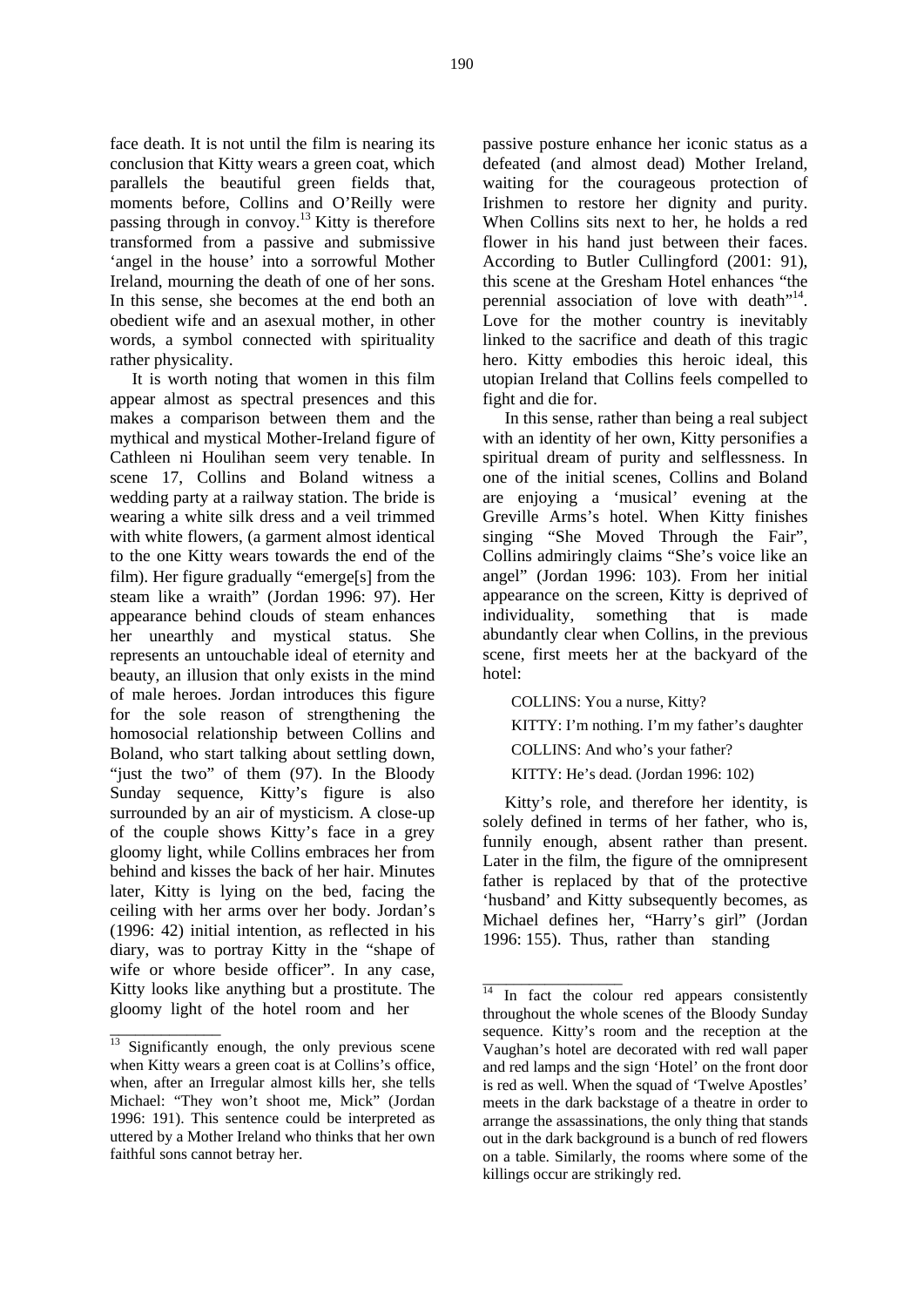independently, Kitty acquires her identity only in her role of submissive daughter or girlfriend. Furthermore, she seems to be perfectly willing to submit to the passive roles that she has been assigned.

The argument might be made then that Jordan maintains the patriarchal convention of the woman as a beautiful angelic Madonna, wholly passive, contemplative, submissive, graceful and selfless. Apart from Kitty, the film only provides room for two other women. The first of these is Rosie (played by Laura Brennan). Like Kitty, Rosie is described as a faithful 'angel in the house', totally fragile and submissive. As a young chambermaid working for Soames, a British commander, she assists Collins in the gathering of intelligence. From her master's wastepaper basket, she takes a list of British spies and intelligence officers, which will be very useful to Collins when he is organizing the Bloody Sunday assassinations. In any case, Jordan does not enhance the risk Rosie takes when supporting Collins's guerrilla campaign. In the following scene, it is Charlie Dalton, a young volunteer and presumably her boyfriend, who deserves the honour, for he is the one who encourages Rosie to tell Mick everything that she knows:

DALTON: Tell him about Mr. Soames, Rosie. [*Rosie is shy*]

ROSIE: Well, he tips me everyday. Not like some.

COLLINS: What time does he get up?

ROSIE: I come in at nine. He's washing, you see, behind the screen, so I don't see him. I empty the basket, take the linen. And then his hand comes over the screen with a half-crown in it.

DALTON: You shouldn't take it, Rosie.

ROSIE: But he's a gentleman, Charlie. [*Collins smiles*]

COLLINS: And you're a lady, Rosie. Shut up, you.

ROSIE: Thank you, Mr. Collins.

DALTON: Show him what you got from the basket, Rosie.

[*Rosie smiles and takes a bundle from under her apron, hands it to COLLINS*] (Jordan 1996: 150).

In the above scene, Rosie simply responds to Charlie's commands. She lacks agency, and although she presumably helps Collins with

some information, she differs a great deal from those determined couriers that *The Wind that Shakes the Barley* portrays, as I shall demonstrate shortly. Rosie's action seems to be motivated more by her boyfriend than by her own national allegiances. She perceives Soames not as an oppressor, but as a nice "gentleman" who recognizes her work and tips her for that (much to Charlie's discontent). In contrast to Loach's filmic adaptation, Jordan presents ladylike women of gentility and fine manners who conform to the assigned position of mothers, daughters and housewives. Rather than assertive, Rosie is portrayed as a shy maiden, who gently "curtsies" when meeting Collins for the first time (Jordan 1996: 150). It is Charlie who leads the action throughout the whole scene, guiding Rosie's behaviour and words. When she finishes telling Collins about Soames, the young volunteer drags her away from the meeting, gripping her arm, as at various times throughout the movie Boland and Collins do with Kitty. Rosie's vulnerable stance is reinforced in her second (and final) appearance in the film. When one of the "Twelve Apostles" riddles Soames with bullets in his hotel bedroom, we see Charlie Dalton at the back "holding Rosie mute with a hand around her mouth" (Jordan 1996: 160). As the killing is completed, Charlie pulls his hand free and Rosie "emits one long hysterical scream" (160). Therefore, Rosie is not allowed to take part in any meaningful way in the nationalist struggle. Just like Kitty, she merely stands as a tool for men to define their masculinity and sustain and legitimate their authority.

This also seems to be the case with the second female character who appears in the film, and who Jordan (1996: 90) identifies in the cast as "Girl in Bed". In scene 161 of the Bloody Sunday sequence, one of the British spies is caught with his lover in a hotel bedroom decorated with a red sofa and red curtains, a colour indicative not only of death but also of lust and passion. Using the pretext that his wife should not witness his own murder, this British serviceman uses the cover of her body to reach for a gun, although he is eventually discovered and shot down. Suddenly, the woman screams hysterically with a Dublin accent, "I'M NOT HIS BLEEDIN' WIFE!" (Jordan 1996: 161). As can be seen, women's roles in the film are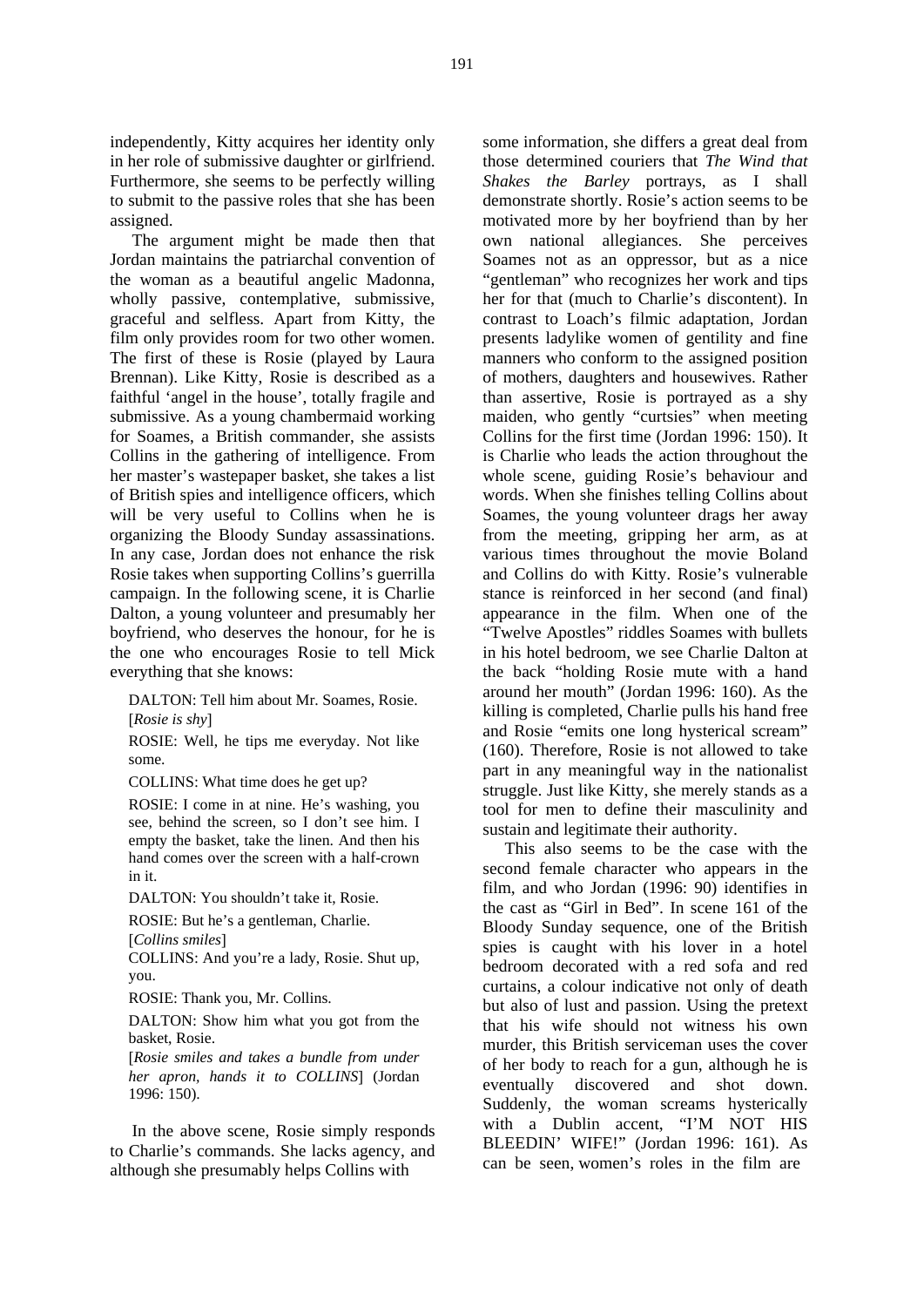limited to the patriarchal duality faithful servant/lascivious whore. Furthermore, and what is even more striking, both characters (Rosie and "Girl in Bed") appear as British allies, socialising, befriending, and consorting with 'the enemy': Rosie is ultimately loyal to her master Soames (although she betrays him, she seems to be totally oblivious of the dreadful consequences of her actions), and the other woman sleeps with a British officer, an action which the IRA punished sometimes with the penalty of death, as McCoole (2003: 74) explains.

All this may lead to the conclusion that Jordan is more interested in portraying the valiant actions of male heroes than in stressing women's active participation in the War of Independence and the Civil War. Although the assessment of Jordan's fidelity to historical facts is beyond the scope of this paper, a brief contrastive analysis of female republican activism and Jordan's dramatic adaptation is useful for gaining a valuable insight into his under-representation of women. The film begins with the Easter Rising of 1916, when about 1,000 Volunteers occupied the Post Office and other key buildings in the centre of Dublin. The role that Irish women played in this insurrection against the British government has been comprehensively explored by McCoole (2003: 34-58). This historian explains how as many as 200 women (most of them members of Cumann na mBan and the Irish Citizen Army) assisted the men by cooking and providing food, guarding the gates of the occupied buildings, providing medical attention to the wounded, and delivering messages, weapons and food between the various outposts and garrisons. There were even women who were "snipers", fighting alongside the men during the Rising (42). Yet, not a single woman appears in Jordan's brief depiction of the Easter Rising. As a local bulletin of the time evinces, it was a Cumann na mBan member, Elizabeth O'Farrell, who waved the white flag of surrender.<sup>15</sup> In her personal account of the events of the Easter Rising, O'Farrell (1917: 267) explains how she

\_\_\_\_\_\_\_\_\_\_\_\_\_\_\_\_\_\_\_\_

was selected by Commandant P.H. Pearse to carry his message to the English Commander in order to negotiate the terms of peace. Jordan neglects to mention O'Farrell's courageous role as a mediator by depicting a man carrying the white flag on behalf of the Irish Republican Army. It is indeed true that, in his filmic reconstruction of the Easter Rising, a woman appears among the surrendered Republicans, lined up against the railings in front of the British soldiers. Nevertheless, the camera moves quickly past her, so that it is almost impossible to distinguish her.

Women's omission as political activists during the War of Independence becomes more obvious as the film proceeds. As McCoole (2003: 76) explains, historical evidence shows how women such as Máire Comerford provided safe houses for Michael Collins. Jordan only makes passing references to women's importance in sheltering the rebels. When in scene 34 de Valera is arrested at his house, the camera catches glimpses of a woman and her child (presumably Dev's wife and daughter). As they cannot return to their own homes, Collins decides to spend the night there, because, as he tells Boland: "It's the safest house in Dublin now" (Jordan 1996: 112). Nevertheless, any opportunity Jordan might have had to grant importance to women's role as providers of safe houses is skipped in favour of an intimate scene between Collins and Boland, sitting on the steps at the entrance of the house while one of them lights a cigarette. At another moment in the movie, Collins, Boland and de Valera stay in another house, owned by a working-class mother (Jordan 1996: 141). Just as a British squad is about to raid the house, the three men manage to escape from the backyard. Before leaving the place, Collins finds time to salute this mother, who is with her daughter washing some clothes. Nevertheless, the camera passes too quickly and it is almost impossible to see them.

In this sense, even though ordinary women are present in the film (we see at different stages a church, market, cinema and abattoir densely packed with both men and women), they only appear in the background and men tend to monopolize the action. Jordan's movie makes no mention of Collins's strong team of female intelligence workers who were regular carriers of dispatches. As McCoole (2003: 78-

<sup>&</sup>lt;sup>15</sup> I am deeply grateful to Graham Price for informing me about Elizabeth O'Farrell's vital participation in the Easter Rising, and also to Dr Katherine O'Donnell for providing me with a copy of *The Catholic Bulletin and Book Review* (April 1917).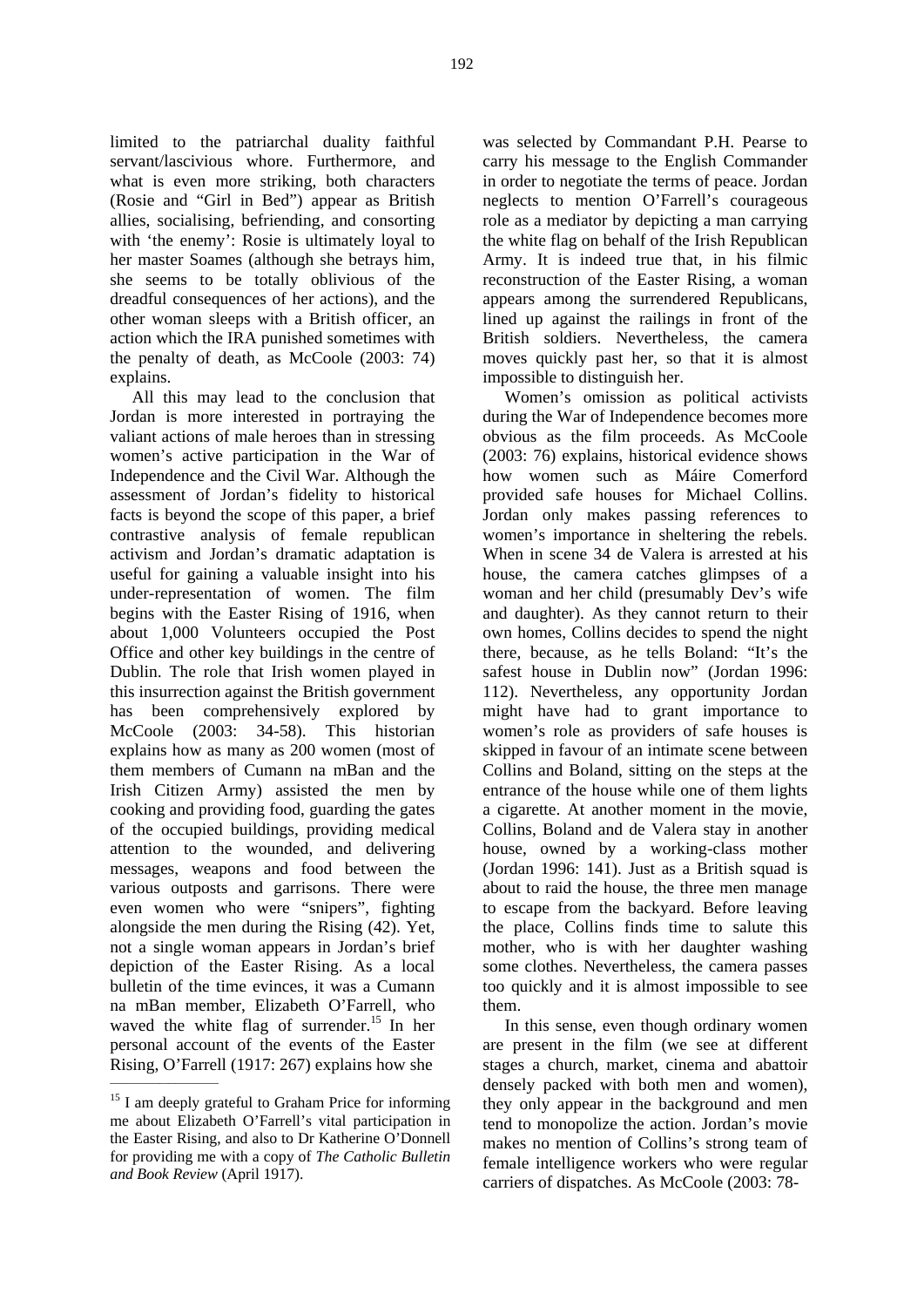79) and Ryan (1996: 41) note, Collins relied heavily on women in order to accumulate information about the members of the British Intelligence. His "spy network" included women such as Eileen McGrane, Kathleen McKenna, Patricia Hoey and Sinéad Mason, who "worked for him as administrators and secretaries"; Máire Comerford, Sighle Humphreys and Leslie Price, who "acted as couriers", and other women such as Jennie Wyse Power, Márie Comerford, Brigid Lyons Thornton and Moya Llewelyn Davies, among others, who collaborated in the espionage (McCoole 2003: 78). Collins also depended on the support of spies such as Nancy O'Brien (his cousin) and Lily Mernin, who worked in the British administration (Ryan 1996: 45-47). All these women, in some way or other, "made possible the elimination of eleven members of British Intelligence", in what became known as Bloody Sunday (McCoole 2003: 79). In Jordan's adaptation, the only woman to adopt a pivotal role in the support of Collin's campaign is Rosie. Yet, as we have seen, she is represented as being utterly vulnerable, and motivated more by the encouragement of her partner than by her own nationalist ideals.

Therefore, *Michael Collins* overlooks the role women actually played in the urban guerrilla warfare. Jordan portrays female characters who are either deeply dependent on men or utterly silent. At one stage in the film, when British officers are about to raid Collins's office, we get a quick glimpse of his staff: among three men (one of them Collins), we see a woman, presumably a typist, who grabs some files and quickly leaves the room (Jordan 1996: 131). This woman might be Sinéad Mason, Collins's "secretary and confidential typist", "almost his left hand" throughout the War of Independence (Ryan 1996: 65). In spite of her pivotal significance in Collins's life, Jordan grants her no importance whatsoever and she is allowed no speaking part. This silence also extends to the female clerk who helps Collins to find his way out in the following scene. When he asks her: "Beg your pardon Ma'am, how do I get out of here?", she simply signals to the door and he answers "Grand!" (Jordan 1996: 132). In the heated debates that follow the signing of the Treaty, the discussion is held solely by men, in contrast to *The Wind that Shakes the Barley*, where women are active participants. Even

though there are some women in the Dail chambers, Michael Collins, Arthur Griffith, Cathal Brugha and Eamon de Valera are the ones to take the floor during the three minutes that the scene lasts. When the Treaty is ratified by a majority of seven votes, most of these women leave as a protest against the ratification of the Treaty. At least, Jordan is here giving some room to female agency, as it is indeed documented that most Cumann na mBan members were anti-Treaty (Ryan 1996: 135; McCoole 2003: 86). Nevertheless, a general overview of women's appearance in the film shows that they are virtually and politically cut off.

### **3. 'Selling out a mother': Loach's flesh-andblood national icons**

*The Wind that Shakes the Barley* tells the story of the Irish War of Independence and the subsequent Civil War from the perspective of two brothers who belong to a middle-class rural family: Damien (played by Cillian Murphy) and Teddy (played by Padraic Delaney). Damien is a medical student who is initially reluctant to participate in the War of Independence. As he is about to emigrate to London to work as a doctor, he becomes politicized by two brutal incidents he witnesses in his local village: first, one of his neighbours is beaten to death by the Black and Tans simply for declining to give his name in English, and secondly, as Damien is about to get into the train, he witnesses how a group of Tans brutally assault a guard and train driver who refuse to transport British soldiers and weapons. After this, Damien joins the IRA flying column led by Finbar. Damien's older brother, Teddy, is, from the start, deeply committed to the republican cause. Although both brothers fight together through the War of Independence, after the Treaty is signed, they find themselves on opposite sides in the Civil War. Whereas Teddy supports the new Irish Free State, Damien and other volunteers defend the need to continue fighting. At the end, Damien is executed by a firing squad. His brother Teddy, now an Irish Free State officer, is the one who gives the order.

Loach's film contrasts markedly with Jordan's biopic reconstruction of this period. Although both of them deal with the same crucial historical moments in Ireland's fight for independence, there are three main differences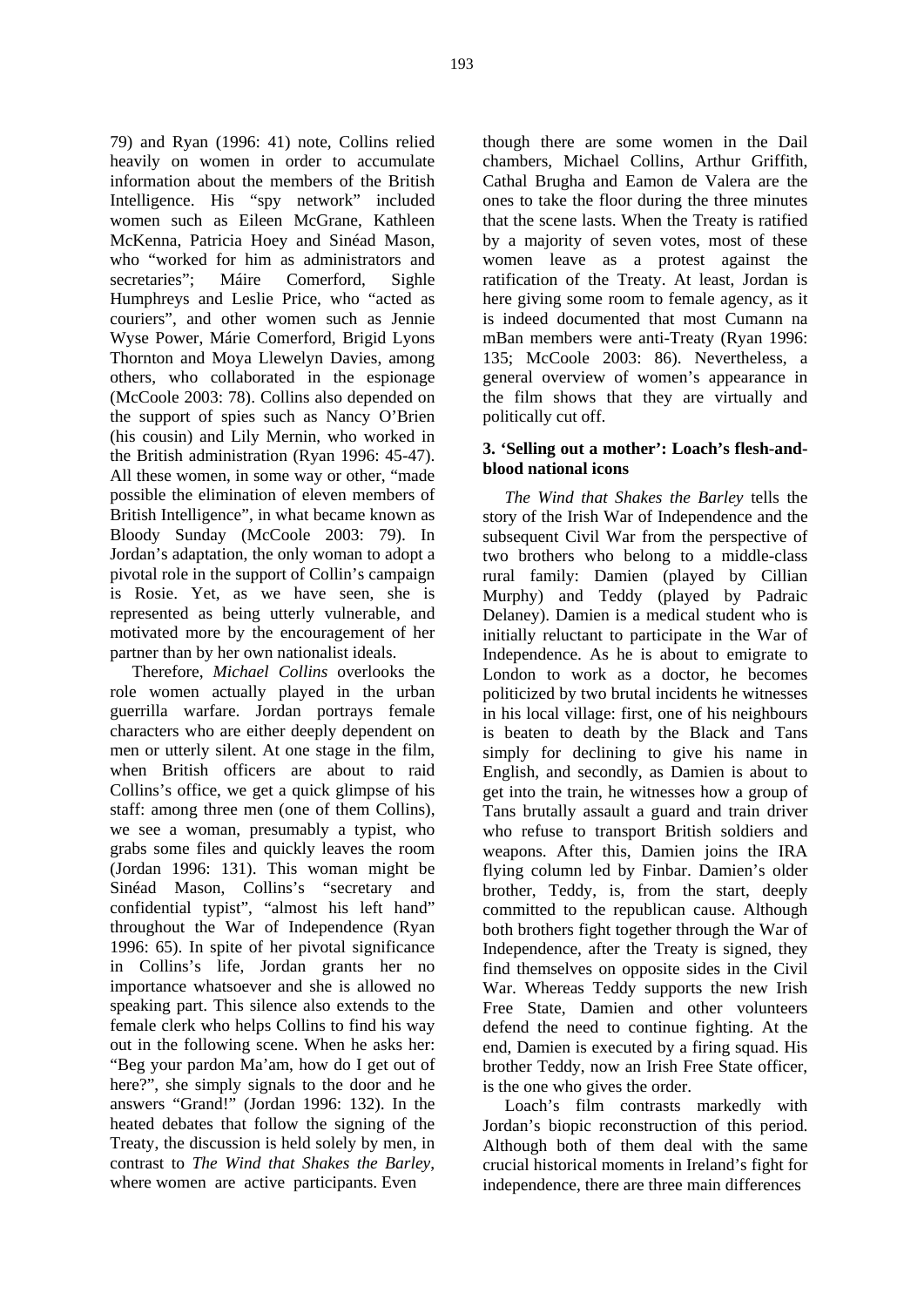in their approach to the past. First of all, Loach is, unlike Jordan, highly committed to socialism, and that is why he focuses more deeply on class distinctions. This blend of different voices is observed in the members who volunteer to join the Flying Column: they are sons of accommodated farmers, landless labourers, blacksmiths, barmen, shopkeepers and even artisans. Secondly, Loach's way of handling the heroism of Irish rebels is radically different from Jordan's epic treatment of Michael Collins. As he has admitted in an interview, he and screenwriter Paul Laverty are deeply aware of how essential it is "not to romanticize violence": "This is not a Hollywood movie, so I hope people can see the complexity and the hurt as well as a story true to the times. That's the intention" (in Dwyer 2005: 8). Clearly, *The Wind that Shakes the Barley* does not yield to the easy sentimentality of heroic actions. The characters' "bravery and idealism" is counteracted by their constant "contradictions, inconsistencies and human failings" (Ferriter 2006: 21). Furthermore, and in contrast to *Michael Collins*, Loach introduces more violent scenes, reflecting the Irish past in all its rawness and harshness (as when Teddy is subjected to gruesome torture, his fingernails being plucked out with a pair of pliers)<sup>16</sup>. Last, but not least, Loach's film opposes Jordan's conventional representation of femininity by celebrating Irish women's commitment to the cause and highlighting how

\_\_\_\_\_\_\_\_\_\_\_\_\_\_\_\_\_\_\_\_\_

the sacrifices they made were in no way inferior to those of the male characters. In the process, the women he represents challenge the formulaic image of Ireland as a passive and helpless maiden.

Central to the film are the three generations of women who live in the thatched farmhouse where the Irish rebels shelter on a number of occasions: old Peggy, her daughter Bernadette and her granddaughter Sinéad (with whom Damien begins a romance). Through these three female characters, we get a perfect sense not only of the multidimensional lives of women at the time but also of the pivotal role they played in the local guerrilla war led against the British. As McCoole (2003: 59-60) contends,

The work of Cumann na Mban in the aftermath of the Rising had a major effect in shaping the revolutionary spirit of the years 1917-1921 …, it was the women who spread the doctrine of Republicanism throughout the country during the period when the men were interned.

The importance of Irish women in supporting and sustaining this patriotic movement is captured magnificently in *The Wind that Shakes the Barley*. As Ferriter (2006: 21) notes, Loach's "women are not there for decorative purposes, but are an important part of the action and the narrative". In his dramatic reconstruction, Volunteers and Cumann na mBan work together against the British authorities. They deliver food and letters to the rebels, hide weapons (an action which, as Laverty [2006: 12] explains, was "punishable by death"), produce propaganda and provide safe houses for the rebels; all vital activities in the success of the guerrilla campaign. In doing so, they risk their lives and the welfare of their families and homes. Loach stresses in his film the physical courage of these women, whose involvement with the IRA leaves them vulnerable to raids, attacks and reprisals from the British forces. He also portrays women who hold positions of power, presiding over Republican Courts and filling secretarial roles. Bearing all this in mind, it is not surprising that critics such as Gibbons (2006: 4) claim that "the film breaks new ground in highlighting the active role of women in the struggle".

<sup>16</sup> Arguably, this is one of the reasons why *The Wind that Shakes the Barley* has been considered by some as "certainly superior" to Jordan's film, "[i]n terms of historical accuracy" (Coleman 2006: 2; Griffin 2006: 48). Loach's concern with authenticity is reflected in the cast of his film. In contrast to Neil Jordan, this film director refuses to include Hollywood stars in his films. He tried to choose as many amateur actors as possible (most of them, interestingly enough, Cork natives). Furthermore, Loach prefers to shoot sequentially, and the actors do not know the script or what happens to their characters until a day in advance or so. The result of this, as Kiberd (2006: 14) explains, is that "[a]t many moments, the actors seem to stumble over their sentences, as real people do in pressured situations of everyday life". All this infuses Loach's film with what McGurk (2006: 20) has called "a gritty realism" which contrasts markedly with Jordan's sensationalist reconstruction of historical events.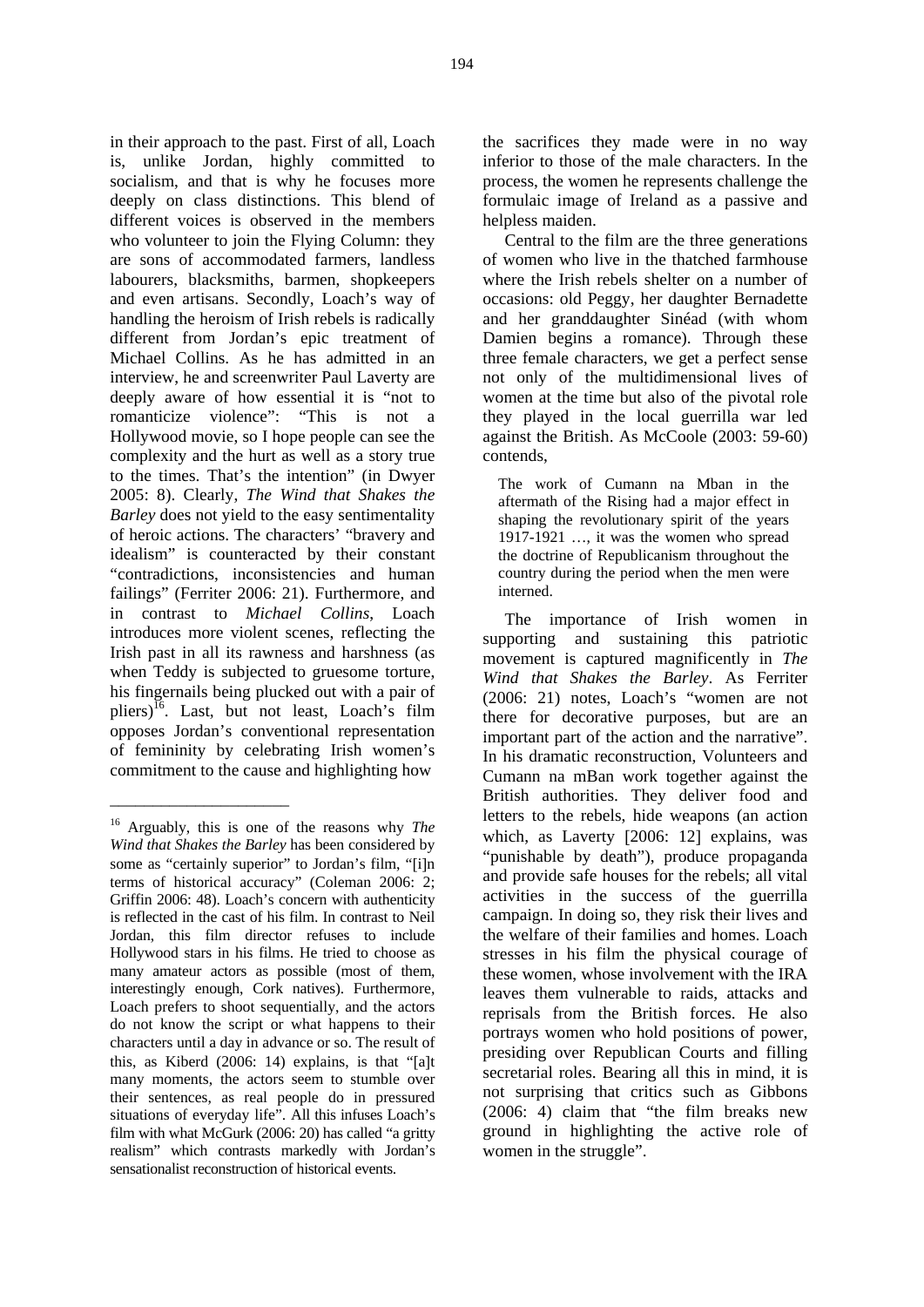In this sense, and in contrast to Jordan's film, Loach portrays more accurately the efforts and sacrifices not only of men but also of ordinary women in the fight for national freedom. In spite of this, it is interesting to note how this filmmaker maintains gender conventions in his representation of the Irish landscape. Some critics claim that Loach's film depicts the countryside in rather romanticized and idealistic terms. James (2006: 26) contends that "[a] cornerstone of Loach's effort here is to depict Ireland as a naturally gentle rural place populated by handsome freedom fighters battling the hateful, sadistic British soldier". Others such as Lawrenson (2006: 46) argue that this film offers "idyllic pastoral interludes": "[f]rom the woodland meeting place of Damien and Sinéad, their path edged by a green blaze of ferns, to the windwhispered hills of the volunteers' training ground". This beauty of the Irish landscape not only "confer[s] a stilled dignity to the nationalist struggle", as Lawrenson (2006: 46) explains, but also, to my mind, maintains a whole tradition that conceptualizes land and land ownership as a politicized (and by extension feminine) category.

This becomes particularly obvious if we consider the most recurrent setting in which the action occurs: the countryside farmhouse which is inhabited, from the very beginning, by the three generations of women. Ireland (its landscape and its history) seems to be allegorized in terms of this simple cottage, which is, in turn, gendered feminine by its female inhabitants. The regular appearance of this setting as the site where numerous British atrocities are committed reinforces the colonial allegory of Ireland as a female victim of imperialist rule. In the film, the farmhouse is raided and attacked on three separate occasions: it becomes the place where a local boy is murdered at the beginning of the film, it later becomes the site of Sinéad's physical assault by the British forces, and finally the locus of a humiliating raid from the Free State Army. According to Lawrenson (2006: 47), "the linking of repeated instances of statesanctioned terror to the same location may ... suggest the tragic circularity of Irish history". Indeed, Loach seems to suggest that history repeats itself: the brutality exerted by the Black and Tans is virtually replicated by the new Free State Force, which violates the very same

place that provided refuge to some of the same activists in the opening scenes. Nevertheless, this cyclic view of history also suggests the reinforcement of traditional conceptions of femininity and the land, and the maintenance of the age-old equation between woman and nation.

In one of the most violent and humiliating scenes in the film, Loach clearly utilizes the allegory of Ireland as a grieving maiden against whom terrible acts of male atrocities are committed. After an ambush against the British in the countryside, some of the Volunteers, Damien included, go to Peggy's farm to take refuge. Suddenly, they hear distant sounds. Hiding in the bushes, they helplessly witness how the Black and Tans forcefully drag Peggy, Bernadette and Sinéad out of their cottage and later set the house on fire (Laverty 2006: 102). Their aggression is particularly directed towards Sinéad. While a man holds her from behind, another officer cuts off her hair with some sheep shears, a form of punishment actually practised, as McCoole (2003: 86) explains. The scene is loaded with sexual connotations, not only in terms of the position of Sinéad's body (her legs are widely open as she sits on an old milking stool), but also in the attitude displayed by the British officers, who intersperse cheers and laughter with denigrating insults such as "Fenian whore". Sineád's desperate screams while she is having her hair cut indirectly evoke the laments of the violated and abused figure of Mother Ireland. In her analysis of melodramas such as *When Wexford Rose* (1910) and *For the Land She Loved* (1915), both about the 1798 Rebellion led by Wolfe Tone, Butler Cullingford (2001: 79) explains how in these plays P.J. Bourke maintains "the gendered analogy in which the English male pursues an Irish woman, and recasts the pursuit as rape or attempted rape". In this scene, Loach also retains the colonial allegory of England as a male rapist and Ireland as the female victim. By violating Sinéad's body, the Black and Tans assert their position as colonizers/ conquerors of Ireland.<sup>17</sup>

\_\_\_\_\_\_\_\_\_\_\_\_\_\_\_\_\_\_

<sup>&</sup>lt;sup>17</sup> This sexist attitude is also displayed at the beginning of the film, when the Black and Tans address offensive remarks to Bernadette and Peggy ("Shut up, you bitch!", "You fucking sow!"). Towards the middle of Laverty's screenplay, Sinéad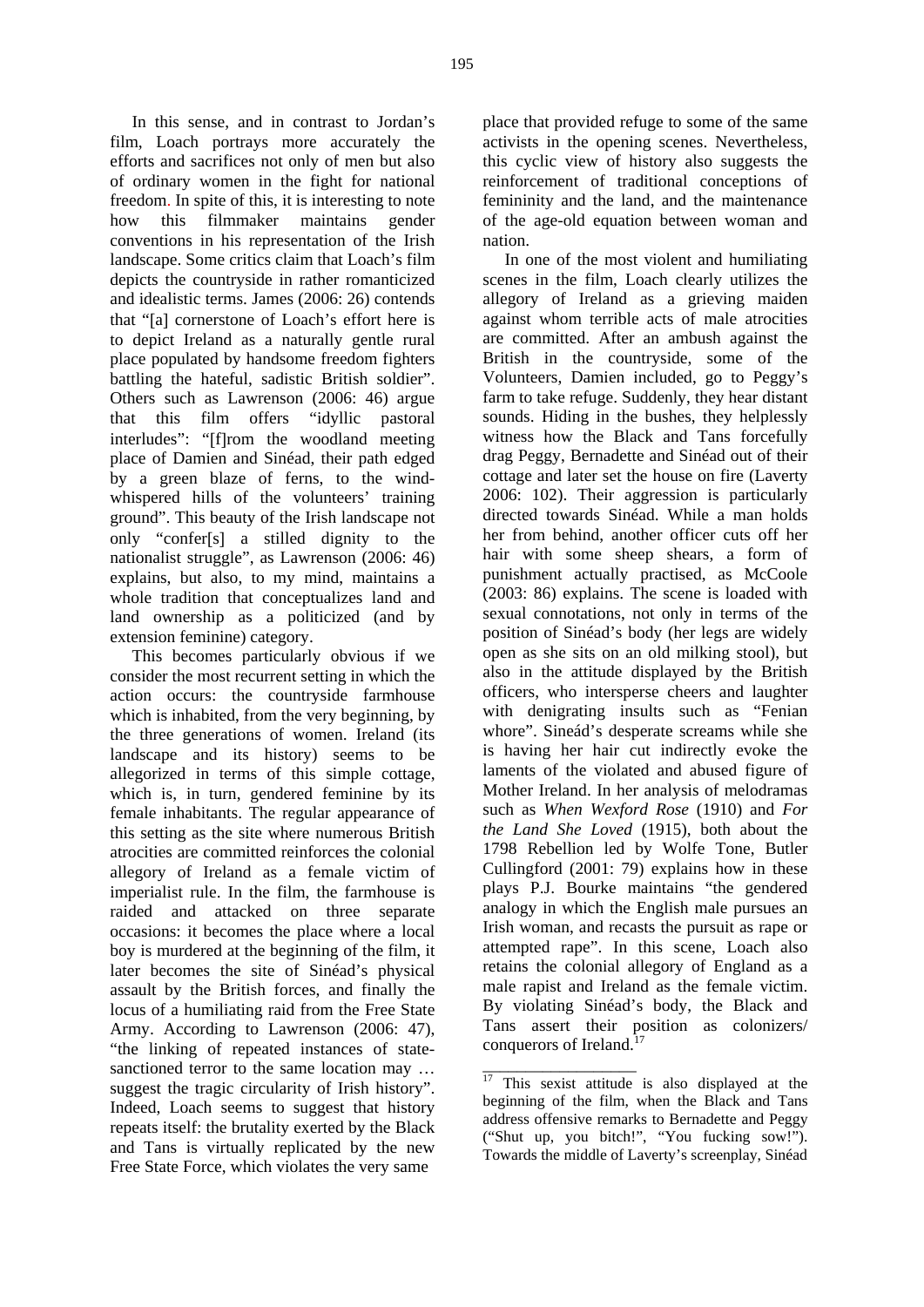In this sense, one of Loach's main concerns is to focus on how women's ordinary lives are affected by the public conflict, in order to highlight how their private domestic sphere is invaded and assaulted by the violent male world. Whereas in *Michael Collins*, Kitty is presented as a site of male protection (remember Collins's words, "I promised Harry to look after you" [Jordan 1996: 145]), in *The Wind that Shakes the Barley*, women, their bodies and existences are represented as common targets of British reprisal.

Although Loach clearly dramatizes the sexual dimensions of the colonial allegory, he nonetheless goes a step forward in terms of his portrayal of women by presenting valiant and determined female characters, who play their part in the struggle against British rule in Ireland. One of these women is Peggy. When commenting on how this character started to take shape in his screenplay for the film, screenwriter Paul Laverty (2006: 12) explains:

I imagined someone like Peggy as a child, experiencing eviction during the Famine, and then again in her thirties during the agricultural depression of the 1870s, perhaps with children. The Famine had such a catastrophic effect, and was in many ways the product of Ireland being a colony – even as the Irish starved the British continued to export food. Peggy has lived through so many injustice and pain she is a rebel to her marrow. She is absolutely opposed to British rule and under no circumstances will she allow herself to be evicted for a third time.

Peggy's character brings a human face to the tragedy of past events in Ireland (i.e. the Famine and the Land War in the late  $19<sup>th</sup>$ century). She emerges as a compelling communal figure, representative of the hunger and hardship endured by the Irish community. She also represents the permanence of tradition and the importance of Irish roots. When at the beginning of the film, Damien goes to Peggy's farmhouse to make his farewells before departing to London, she forcefully grabs him close and tells him with unmistakable dignity: "But remember where you come from …. And we want you back …" (Laverty 2006: 46).

\_\_\_\_\_\_\_\_\_\_\_\_\_\_

Later in the film, Peggy gives shelter to Gogan, a young soldier from Donegal who helps Damien and others to escape from prison. As in the previous line, she addresses this boy using the first person pronoun in the plural, thus enhancing this sense of community, belonging and shared identity: "You are a brave lad … we won't forget … We're going to look after you son …. [laying her hand on his shoulder] like one of our own" (Laverty 2006: 76-77). Peggy symbolizes tradition and ancestral lineage. She is a venerable woman, commanding respect by virtue of her age and the dignity of her 'race'. Significantly enough, she adopts a more prominent role in Laverty's screenplay than in Loach's adaptation, where her verbal interventions are reduced. In the film, Peggy is almost simplified into a national symbol, a symbol that is nonetheless subversive.

In the political poetry which emerged from the seventieth century onwards from the mouths of the Gaelic bards, the female persona of Ireland encounters the poet, engages in a dialogue with him and prophesies the return of Catholicism to Ireland. Whether allegorized as Spéir bhean, Roisín Dubh, Sean Bhean Bhocht or Cathleen ni Houlihan, this national icon always needs the action of a man (the hero Cú Chulainn for instance) to defeat the colonizer and restore her happiness. In contrast to this, Loach's new national icons are not helpless to resist the atrocities committed by the English. Unlike her daughter Bernadette, Peggy is never intimidated by the raiders. This is observed in the initial scene, where she openly challenges the squad of Black and Tans by muttering insults in Irish and ignoring the British corporal's order to remain outside of her house. In this sense, Peggy represents the invincible desire of the Irish to be free, risking whatever it takes to protect the rebels sheltered in her house. As McCoole (2003: 75) explains: "Those women who kept safe houses for the most wanted men had to be of a certain disposition. It was essential that they did not gossip and that they kept their nerve in difficult situations". Peggy is indeed one of these women "of a certain disposition", knowing how to keep her "nerve in difficult situations". In contrast to helpless Mother Ireland, she is an energetic and charismatic woman, who, despite her old age, does not depend on the valorous actions of her 'sons' to protect her household.

 $(0.17)$  confronts a squad of British soldiers who stop her and check her bag while bantering between them (Laverty 2006: 57).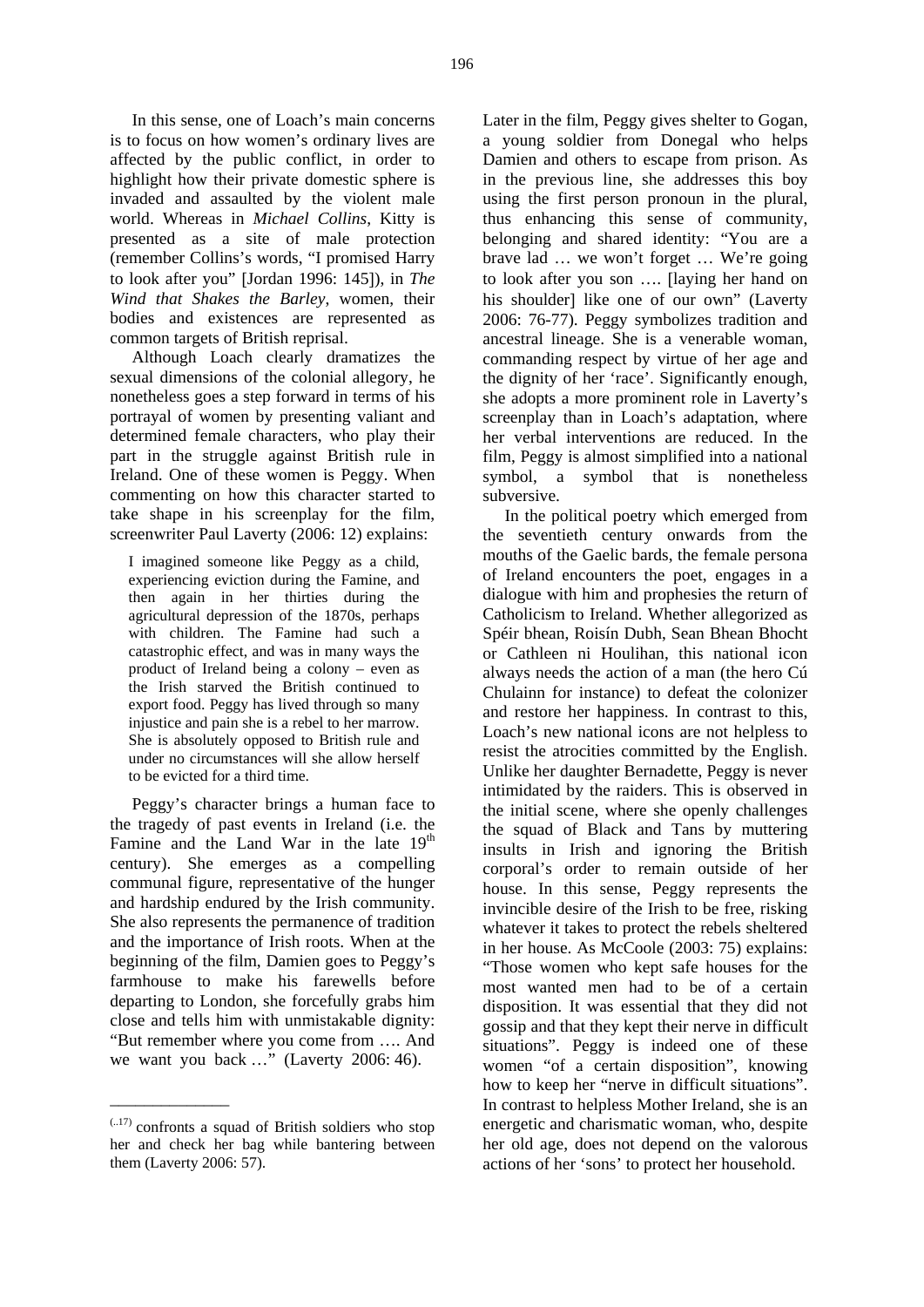Her strength and determination is reinforced in the aftermath of the second raid, when the Black and Tans set her house on fire. Damien asks her where he should take them until they restore the place from the ashes. Peggy's reaction is surprisingly stubborn:

*She doesn't miss a beat as she continues to browse, and examines a blackened pot in an off-hand kind of way.* 

PEGGY: I was four when my father died of famine fever … we were evicted

after that … I had five children dangling from my skirt the second time … [*turning to him*] I swore I'd never move again … I'm not going anywhere … unless in a box

SINÉAD: But Granma … where are you going to stay?

PEGGY: I'll clean up the chicken coop. (Laverty 2006: 103).

Peggy refuses to leave the place in which she has lived for a long time. The terrible experiences of displacement and suppression she has been subject to increase her determination to stick to her own place, even if this place is torn down, destroyed or burned $18$ . Although Sinéad has inherited her grandmother's strength, she cannot react in the same way. Peggy's apparent indifference to Sinéad's wretched state and her desire to live in the very same place where Micheail has been murdered provoke her granddaughter's nervous breakdown. Whereas Sinéad is tempted to abandon her national aspirations for the sake of a life in peace (she pleads Damien to take her away from there, for "I don't want to end up like her! I want a life!" [Laverty 2006: 103]), Peggy is the only woman who exhibits absolute conviction throughout the film. The fact that she appears almost always in the farm yard of her house is not accidental. In this threshold location, the boundaries between the private home and the political battlefield become blurred. Peggy is, in this sense, a figure who stands in-between the

\_\_\_\_\_\_\_\_\_\_\_\_\_\_\_\_\_

political and the domestic. By extension, her cottage becomes not only a site of conflict but also one of indomitable resistance.

Peggy's determined and powerful presence in Loach's film is reflected more by what she does *not* say than by what she says. In fact, it is her silence that makes her such a commanding figure. When Micheail is killed, both Bernadette and Sinéad openly express their sorrow. In contrast, Peggy does not show her emotions in such an overt fashion and there is a strange detachment in her eyes. Later in the film, an Irish Free State squad carries out a humiliating search in Peggy's farmhouse, looking for weapons. While some soldiers look into sacks containing seed, others search inside an "old wooden chest" owned by Peggy, scattering her "cloths" and "underwear" on the ground, together with some other personal belongings (Laverty 2006: 135). A horrified Bernadette shouts at the boys "How could you! After all the times we gave you food and shelter!". Meanwhile, Peggy stands "rock-like, on the same spot the entire search", "without saying a word" (Laverty 2006: 135). Her silence contrasts noticeably with the grieving cries of Cathleen ni Houlihan, and infuses her character with an air of immense solemnity and authority $19$ .

Thus we see that Peggy allegorizes, on the one hand, tradition, heritage and roots; and, on the other, an indomitable determination to fight back, to change the past for a better future.

\_\_\_\_\_\_\_\_\_\_\_\_\_\_\_\_\_\_\_\_\_

<sup>18</sup> Peggy's determination is inherited by her granddaughter Sinéad, who, after a raid by the Free State forces, starts to refill the contents of a sack, taking the scattered seeds from the ground (Laverty 2006: 135). Both scenes reinforce the association of women and the land while highlighting at the same time these characters' strength in sticking to their place.

<sup>&</sup>lt;sup>1</sup> The hardness and strength of countrywomen is consistently emphasized throughout Loach's film, as when Damien narrates to Sinéad how he had to shoot Chris (who he had known all his life) and later went to see his mother and inform her about the death of her son. When confronting the murderer of her young lad, this mother shows no emotion, something that Damien at first, interprets as misunderstanding: "I went down and I told his mother … She… she just looked at me. And then she went in and she put on her shoes. And she came out and she said 'Take me to my child'" (Laverty 2006: 96). Like Peggy, this mother appears as a strong woman, toughened by life and by the hard circumstances she has been through. Rather than expressing her grief and crying out loudly, this mother reacts with silence and controlled hatred: "And we walked for six hours and she didn't say one word … And I showed her the grave … And then she turned to me and she said 'I never want to see your face again" (96).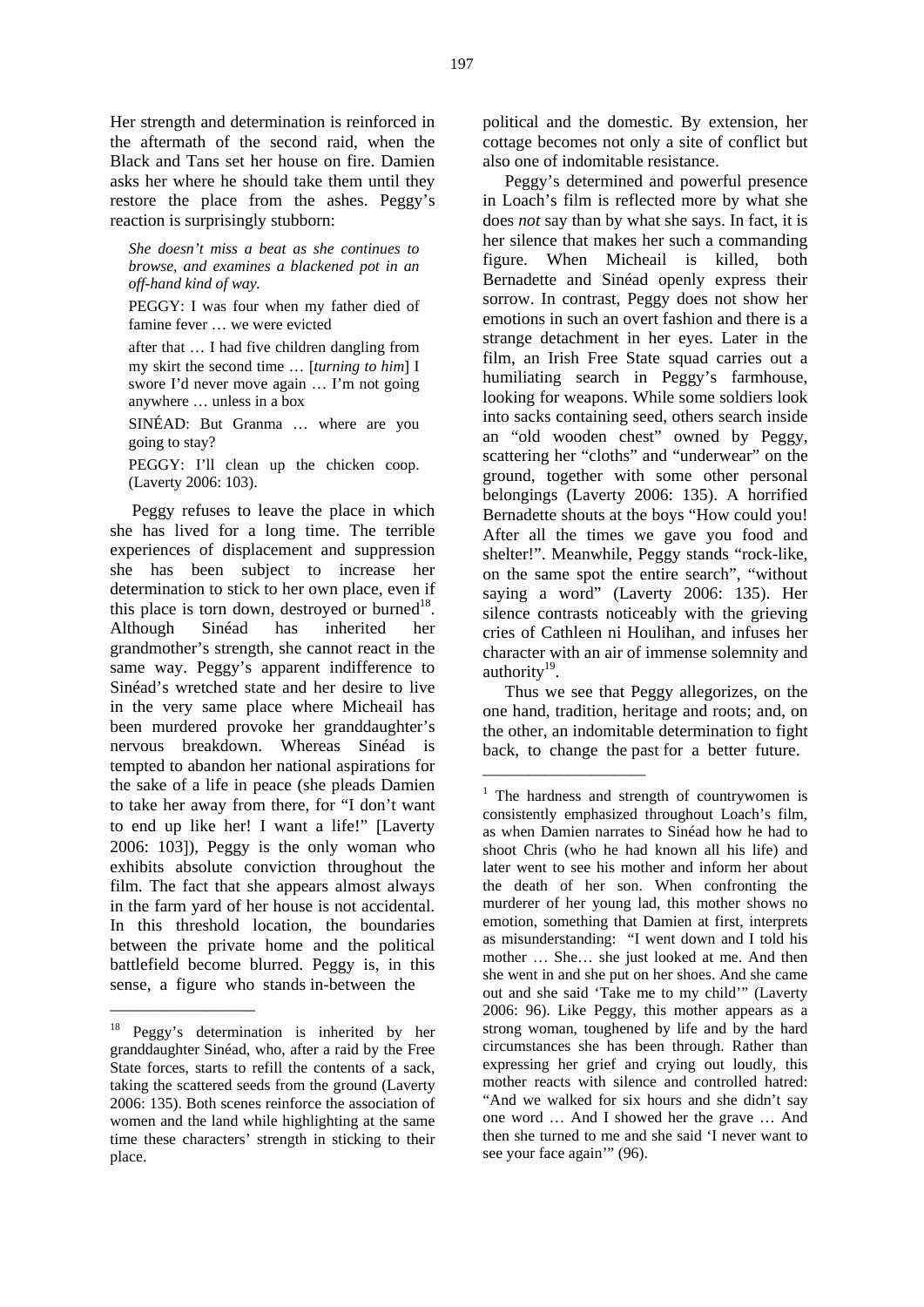Notice how she is dressed in the same way throughout the whole film. Unlike the other widows Loach portrays, Peggy always wears a black dress with a white handkerchief around her head. While the black colour represents her own mourning for the wounds inflicted upon her ancestral lineage, the white represents the strength of someone who, even though marked by the death of her ancestors, is determined to resist, to look into the future, to start anew. These contradictory pulls are clearly reflected in her character: she both allegorizes the past atrocities done to her people and an indestructible will to be alive, to resist and endure despite hardships.

Sinéad's character does not correspond either to the allegorical image of grieving Mother Ireland. As an activist of a local branch of Cummann na mBan, she plays a major part in the campaign against the British. At various stages, Sinéad delivers intelligence and hides weapons, fighting the war alongside the men just as other anonymous female characters in the film  $do^{20}$ . In scene 6B, Sinéad cycles on a solid bicycle to the place where the volunteers are hiding in a little cottage in order to deliver a message from Finbar. A few scenes later, she informs Damien of the identity of the informer who betrayed both him and his comrades to the British (78). Sinéad's role is no less dangerous than attacking barracks or laying ambushes, as evidenced by the violent reprisal that is inflicted on her by British officers. Risking her own life, she enters a pub and gives the volunteers some stolen guns hidden under her coat. With these pistols, they burst into the backroom bar and shoot four British 'Auxiliaries' dead<sup>21</sup>. Sinéad is also an active

\_\_\_\_\_\_\_\_\_\_\_\_\_\_\_

courier during the Civil War, as reflected in scene 36, where she delivers a message from Dublin informing the anti-Treatyites about the defeat of their republican comrades at the Four Courts (119). In this sense, and in contrast to apolitical Kitty, Sinéad is willing to give her life for the sake of her ideals. In this respect, a comparative analysis of women's location in the two films is interesting. In *The Wind that Shakes the Barley*, women tend to move freely between private and public settings. At different stages, we see, for instance, Sinéad cycling through the woods, or standing at the entrance of a pub with the Volunteers. In *Michael Collins*, Kitty seems to be much more constricted in her movements. She is usually located in a private setting (often a bedroom hotel). If she is in a more public setting, she generally appears in male company (holding arms with Boland and/or Collins).

Furthermore, Sinéad's romance with Damien differs a great deal from Mick and Kitty's platonic relationship. The lovers in Loach's film do not conform to the standards of "virtuous hero" and "virginal heroine" that Hopper (1997: 16) identifies in *Michael Collins*. Whereas in this film it is not absolutely clear whether Collins and Kitty consummate their love, the hero and the heroine in *The Wind that Shakes the Barley* give way to their passion, and, after celebrating the truce between the British army and the IRA, they start making love as the light fades to dark (Laverty 2006: 106-107). Furthermore, and unlike vulnerable Kitty, Sinéad is the one who gives her man the necessary solace and support with which to confront the harsh environment of which he is a part. In one of their initial encounters, Sinéad, seeing the fear and vulnerability in Damien's eyes, gives him a St Christopher medal which belonged to her brother Micheail: "[It] will give you courage", she says (Laverty 2006: 59). Later in the film, she continues offering her unconditional support. When Damien tells her "I can't take much more of this", Sinéad holds him tight and whispers "You did well" (77). Sinéad is not a helpless and frail maiden, in the same way as Damien does not conform to the heroic figure

\_\_\_\_\_\_\_\_\_\_\_\_\_\_\_\_

<sup>&</sup>lt;sup>20</sup>Although not visible on screen, we hear about other women working in the background, who are equally active in the guerrilla fight: Máire, "a typist" who copies British letters, and Clare, a landlord's servant who steals a British uniform from the laundry (Laverty 2006: 78, 97).

Although finally deleted in the film, Laverty includes a scene afterwards in which two women, standing in front of the pub, get the guns back, bundle them inside a "pram" and after covering them with "bedding", "march swiftly across the street" (Laverty 2006: 64). This scene shows how female activists used the resources of women's position as mothers and caretakers in order to challenge colonial rule. This is certainly accurate, for, as McCoole (2003: 73)

<sup>(...21)</sup> explains, many women during the War of Independence "collected and distributed material from their babies' prams".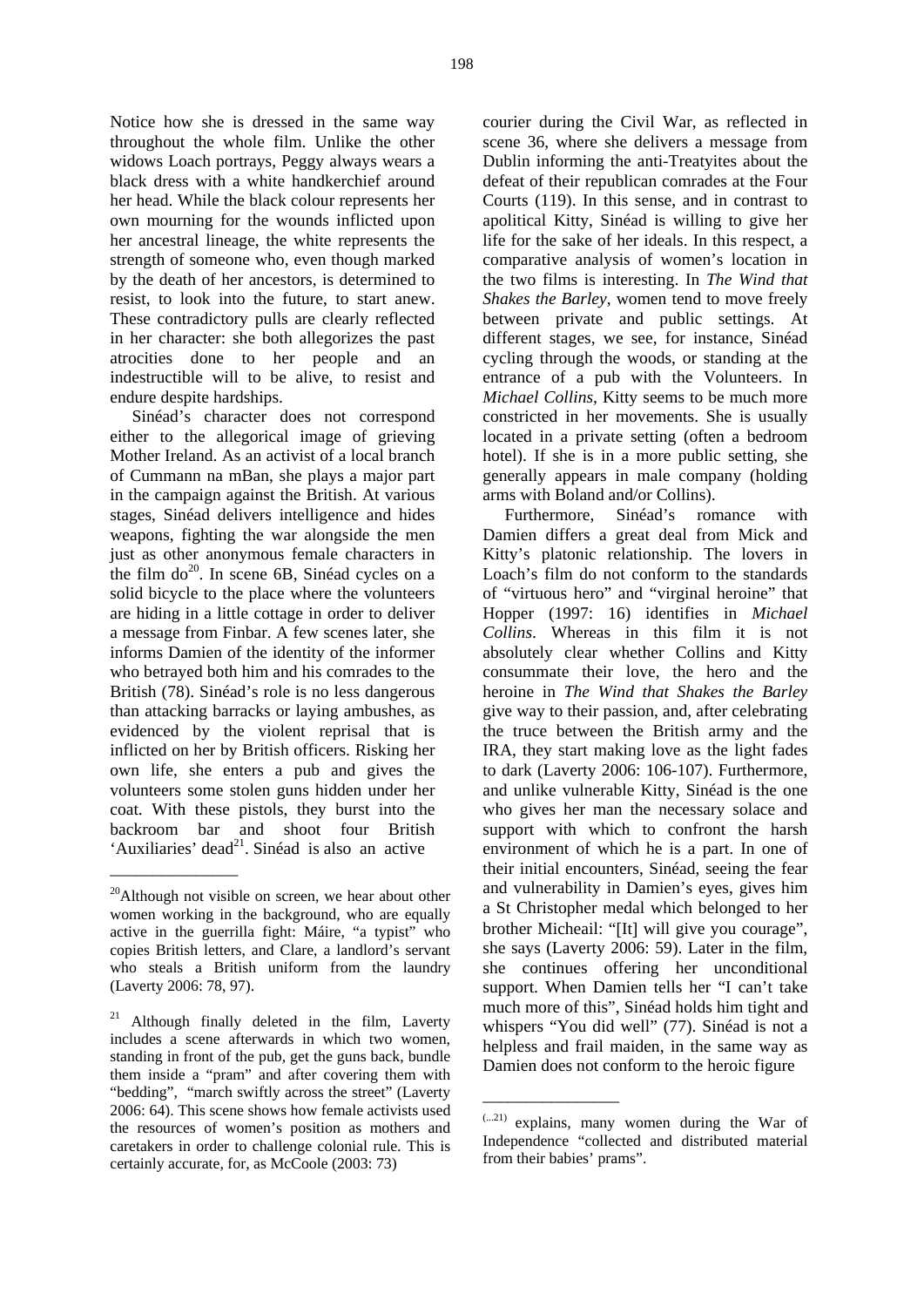of male-nationalist discourse, fighting with inexhaustible bravery for the sake of his own country. Quite the contrary, Damien is presented as a vulnerable creature, unable to protect Sinéad from the British reprisals. When she is attacked by the Black and Tans, Damien, the male hero, is left completely powerless and is forced to witness the assault against his beloved. Damien is a contradictory hero, full of ambivalent feelings, and initially reluctant to engage in the fight against the British (much to Sinéad's contempt, who tells him, "So we all buy a one-way ticket to London?" [Laverty 2006: 53]). Sinéad, by contrast, has the strength and determination of her grandmother.

Despite the many ways in which *The Wind that Shakes the Barley* differs markedly from *Michael Collins* in terms of their portrayal of gender roles, both films are united in their location of the political sphere in the interstices of the heroes' personal relationships with their beloveds. In a scene that is reminiscent of Jordan's Bloody Sunday sequence, Laverty intermingles the brutality of war with a romantic scene between Damien and Sinéad. In contrast to Mick's dispassionate and colder attitude towards Kitty, Damien openly expresses his desire and affection to Sinéad:

DAMIEN: That night I was at my lowest … couldn't sleep … I saw a shooting star … made me think of you…

SINÉAD: You know what that means? … Another soul released from purgatory … wonder who it was…

DAMIEN: After that I slept … [*pause, eye to eye*] … dreamt I put my hand upon your heart and made love with you …

*Silence for a long moment.*

SINÉAD: I want time with you Damien O'Donovan.

*He turns towards her.*

SINÉAD (CONT'D): I do. A long time. (Laverty 2006: 96-97)

As in *Michael Collins*, the openly political is fused with the private and the intimately personal. In Loach's adaptation of Laverty's scene in the screenplay, the romantic discourse of "shooting stars" and idealistic dreams disappears entirely, enhancing the cruelty of

Damien's actions rather than the romance between both characters. In any case, the fusion of the personal and the political is there in both cases.

As in *Michael Collins*, the male heroic love for the mother country parallels the love story between a man and a woman. Neither Sinéad nor Kitty get to see their dream of marriage come true, just as Collins and Damien die without fulfilling their utopian visions of Ireland. In this sense, love for your partner and love for your mother country are incompatible (as the lyrics of the traditional folk song "The Wind that Shakes the Barley" make clear). On this point, Gibbons (1996: 265) compares Jordan's film with W.B. Yeats play *Cathleen Ni Houlihan*, since in both cases "Michael forgoes marriage to a real woman and sacrifices his life on the altar of Mother Ireland" (in Rockett and Rockett 2003: 173). At the end of the film, this critic continues, Kitty Kiernan never becomes a "'real' woman – married with family". The dream of Mother Ireland can only be achieved by the heroic selfsacrifice of the male character, and not by his marriage with Kitty. In this sense, the achievement of national independence is truncated by this inability to rejoin the private domestic sphere of women and the public political world of men: "Suspended between the (private) maternal and the (public) paternal, with no possibility of return but unable to progress further, Collins's fate tragically allegorizes the incomplete narratives of the nation itself" (Gibbons 1996: 268). In a way, this is also the case of the hero and heroine in *The Wind that Shakes the Barley*. Like Kitty, Sinéad's relationship with a man seems to be truncated by her lover's aspirations for national liberty. In any case, and in contrast to the apolitical heroine of *Michael Collins*, Sinéad plays a more active role in what Gibbons (1996: 268) identifies as "the (public) paternal" sphere. The divisions between women's private realm and men's public sphere are more blurred in this film, thus making possible the connection between the political and the personal. Therefore, it is not surprising that Damien, unlike Collins, gets to say goodbye to his lover, by writing a letter before his execution:

In time, look after Teddy. I'm afraid, inside, he's already dead. As the clock ticks on, I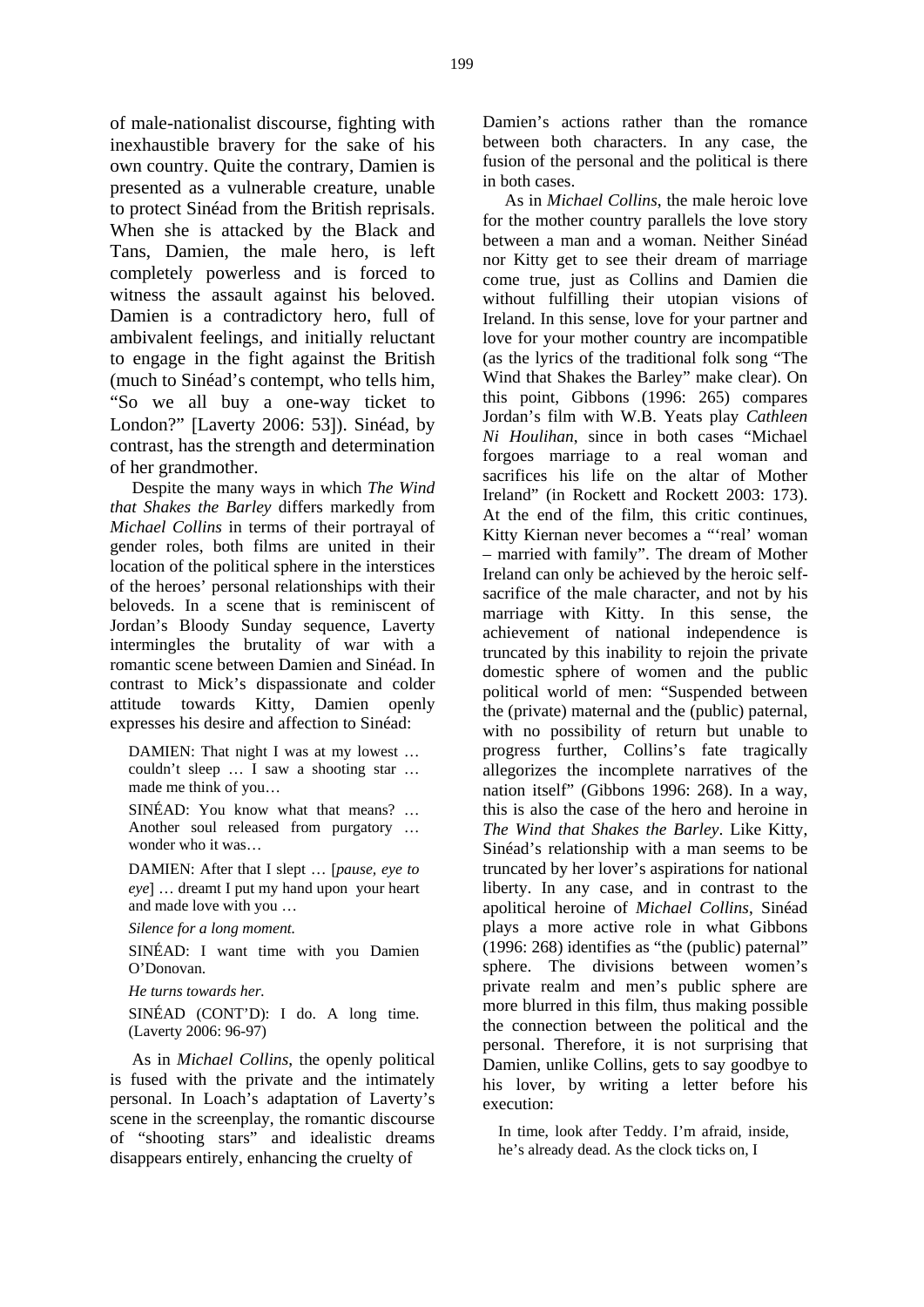imagine your heartbeat under my hand. I hold the medal you hung around my neck and I tremble inside, it will give you courage, too … Goodbye, Sinéad. I love you now, and always will. (Laverty 2006: 143-144)

At the film's conclusion, we are given the impression that the future is left open for Sinéad. Relying on her fortitude and strength, Damien pleads with her lover to take care of his brother. Whereas "life without" Michael "seems impossible" for Kitty (Jordan 1996: 91), the audience knows that Sinéad, although similarly devastated when hearing the news of Damien's death, will abide and endure as a result of her fortitude and unbreakable spirit.

Loach's celebration of women's vital role in the nationalist struggle and the subsequent Civil War also extends to other female characters in the film. At one stage, we witness a new Republican Court in session, one of the many set up in 1919 "to provide a legal system for Ireland that would replace the existing system operated by the British administration" (McCoole 2003: 74). This court is presided by "Lord Chief Justice" Lily, a politically-minded local magistrate (Laverty 2006: 89). Lily rules against Sweeney, a local merchant, for charging excessive interest rates on a loan to Mrs Rafferty, an impoverished housewife. The court is crowded not only with Volunteers from the IRA, but also with members of Cumann na mBan. Among them, we find Sinéad and another woman, who are sitting at a separate table assisting Lily in taking notes and giving her documents. As a socialist thinker, Lily decides to rule in favour of Mrs Rafferty on the grounds that, if they defend the rights of the accommodated bourgeoisie, they will merely be imitating the oppressive system of justice that was put in place by the British and against which they are meant to be fighting:

LILY: Frankly, I have some sympathy for Mrs Rafferty's position …. This is an extortionate rate of interest and an abuse of your position in the community … this isn't an English court … but a Republican Court … we hereby order you to repay Mrs Rafferty the sum of 12 shillings and sixpence which still gives you a tidy profit … you have seven days in which to pay … thank you … (Laverty 2006: 91).

While Lily's intervention in Laverty's screenplay is almost identical to the one in the film, it is significant to note how Loach

emphasizes even more the authority of this character by changing the pronoun 'we' for the more assertive use of the first person in the singular: "I hereby order you to repay Mrs Raffety ten shillings and sixpence". Challenging the authority of the female magistrate, Teddy intervenes and decides to take Sweeney to a pub in order to sort things out in his own way. In contrast to Lily, Teddy believes that Sweeney should not be punished, as IRA volunteers depend on the money of businessmen like Sweeney to buy arms and support them financially. An enraged Lily leaves the court with Sinéad in order to summon Teddy back. The way this scene appears in the original screenplay differs to some extent to Loach's filmic adaptation. Both versions shed significant light on Irish women's participation, and on how men react towards their authority. Therefore, it is worth contrasting them. In Laverty's original screenplay, a furious Lily leaves the courthouse in search of Teddy, as she screams with incisive authority:

LILY: Teddy O'Donovan … come here!

TEDDY: I'll be with you in a second, Lily.... LILY: No. Now!

*Teddy stares up at her and reluctantly follows her into the hallway. The volunteers, greatly entertained, are now on their feet.* 

NED: Come on, boys … we can't miss this!

*They all rush up the steps after Teddy and Leo.* 

*In the hallway: the volunteers crowd around Lily, Sinéad, Teddy, and Leo* 

LILY:…who in the hell do you think you are to interfere with a court decision?

LEO: Calm down, Lily …

SINÉAD: Answer the question … by whose authority?!

TEDDY: For God's sake … do you want every merchant in Ireland up against us?

LEO: You can't make decisions like that, girls….

LILY: Smug arrogant bastard!

…

…

*Tim and Ned relish their growing anger*

TIM: Sock it to 'em, 'Your Honour'

*Chuckles from Tim and Ned, which spreads to others* (Laverty 2006: 92).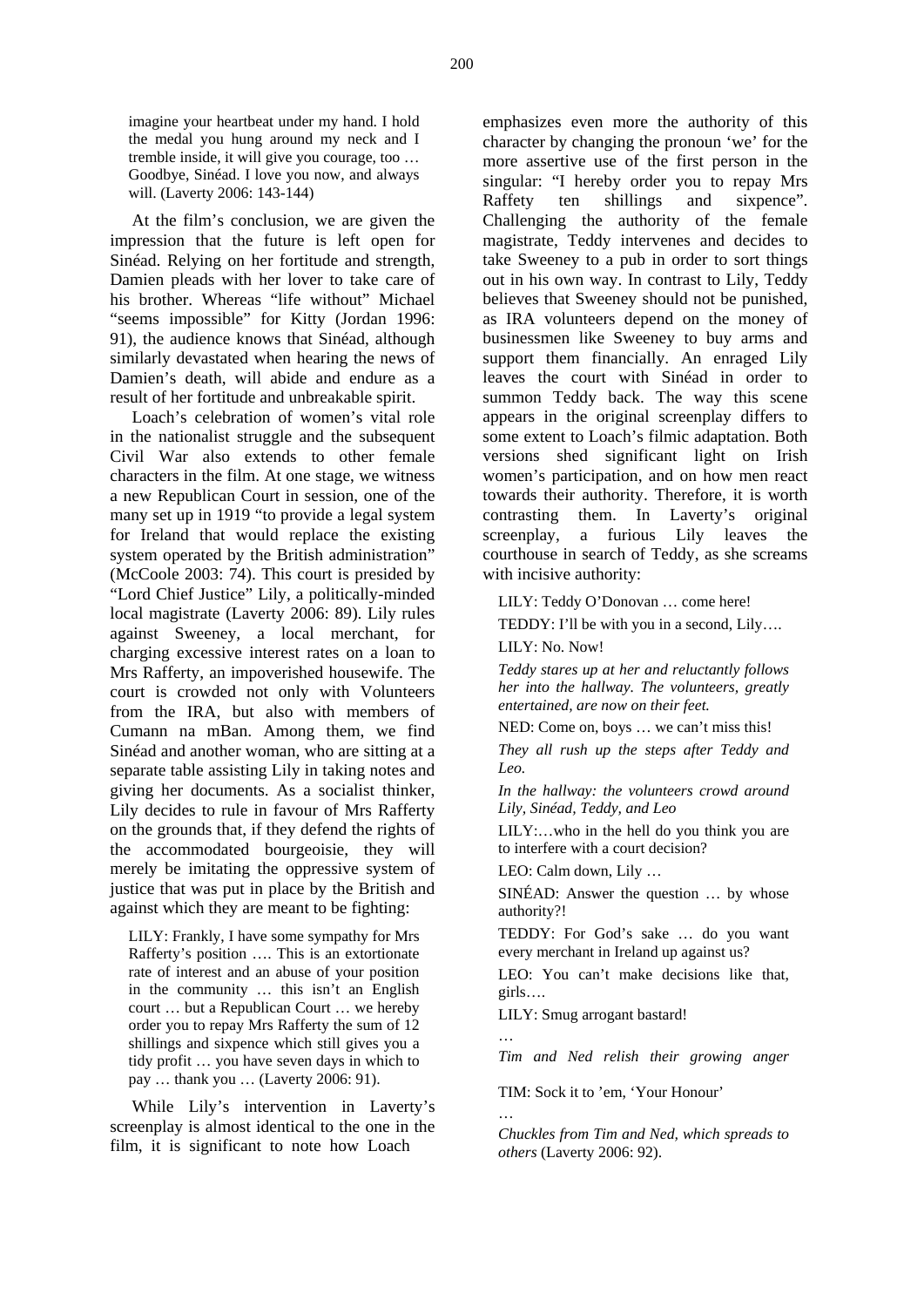In this scene, the film anticipates the future division that develops among the Volunteers after the signing of the Treaty in 1921, which will lead to a vicious Civil War: while people like Teddy and Leo argue in favour of maintaining the status quo of the middleclasses, Lily, Sinéad, and others (i.e. Dan and Damien) believe in the creation of a socialist community which will deal with the problems of the lower classes<sup>22</sup>. In any case, this political discussion reveals something else: the chauvinistic stance of some of the Volunteers. While the Proclamation of the Republic gave equal rights to women (as evinced in Lily's active role as a Court magistrate), the conservative stance of some politicians will limit the political participation of future generations of women. All this is implied in the scene where Leo scorns Lily's decision and her little knowledge of politics ("You can't make decisions like that, girls…"). Later, Rory, another Volunteer, takes the floor, ridiculing her even more forcefully:

Who gives a damn, you silly woman? We have a war on! And here we are quibbling like a bunch of old fish wives! We have a job to do… with one objective … drive the English out of Ireland! (Laverty 2006: 94).

Lily's power to enforce the law is therefore undermined by virtue of her gender: as a woman, she is believed to lack political effectiveness, and rather than potentially apt to govern she is in need of guidance. This patriarchal belief is also reflected in the

\_\_\_\_\_\_\_\_\_\_

attitude of some of the Volunteers witnessing the event: Tim and Ned are chuckling and giggling, clearly amused by the spectacle of a woman confronting the decisions of leaders such as Teddy. While Teddy's status is not questioned at all, Lily's challenging authority triggers Tim's amusement, who consequently ironically utters: "Sock it to 'em, 'Your Honour'". Significantly enough, at the end of the scene, Lily and Sinéad remain silent; it is now the men who take the floor to engage in a violent dispute about the Ireland they want to create. Although the character of Lily is initially assertive and authoritative, at the end of the scene she seems to slip back, like Sinéad, into the conventional passivity and submission traditionally ascribed to women.

Lily's assertive stance and the subsequent chauvinistic attitude of some of the Volunteers also appear in Loach's adaptation of the original screenplay. After finally forcing Teddy back into the courthouse, a heated discussion follows between Teddy, on the one side, and Lily and Sinéad on the other. When, at one point, Teddy is being accused by Sinéad of interfering with a court's decision, he angrily replies: "Are you going to throw me into jail? Who'll fight the war then? You?". In the film, it is Teddy who uses his masculine authority to undermine Lily's decision, and, in particular, to undervalue women's active participation under the assumption that they lack the necessary power to wage war against the British<sup>23</sup>. In this sense, both versions of the scene –Laverty's original screenplay and Loach's filmic adaptation– tackle issues concerning gender conventions and the controversies that arouse in the establishment of (female) power. In both cases, Teddy and Rory are the ones who challenge more aggressively Lily's authority, while Damien and Dan are portrayed as enforcing her

\_\_\_\_\_\_\_\_\_\_\_\_\_\_\_\_\_\_\_\_\_\_

<sup>22</sup> In his portrayal of the Civil War as a struggle between left-wingers (Fianna Fáil) and right-wingers (Fine Gael), Loach has been accused by critics of privileging in his film his socialist agenda over historical accuracy. As Ferriter (2006: 21) argues, Loach "flies the socialist flag more regularly than it was flown in Ireland in 1921", and others such as Coleman (2006: 2) maintain that Loach exaggerates "the influence of left-wing politics in the treaty debate". O'Hanlon (2006: 26) also attacks Loach on the grounds that he reinterprets history from his "pernicious" socialist ideology and "Marxist dogma". Perhaps the sharpest criticism has come from Sweeney's (2006: 31) column in *The Sunday Independent*, where he claims that Loach has made "a Marxist fantasy movie" by falsely portraying the Civil war "as a struggle between Marxists and rightwingers", when in reality "the IRA had no interest in overthrowing capitalism".

 $23$  This chauvinist attitude is also displayed by a local priest who, during his sermon, preaches against the anti-Treatyites and accuses them of "spout[ing] communist poison". When Lily speaks out, the priest shouts: "Young lady! This isn't the market place! Sit down, shut up, or get out of my church" (Laverty 2006: 133). His comment reveals the patriarchal assumption that women, if outside the domestic sphere, should limit their agency to the market place, a locale more suited to their gender.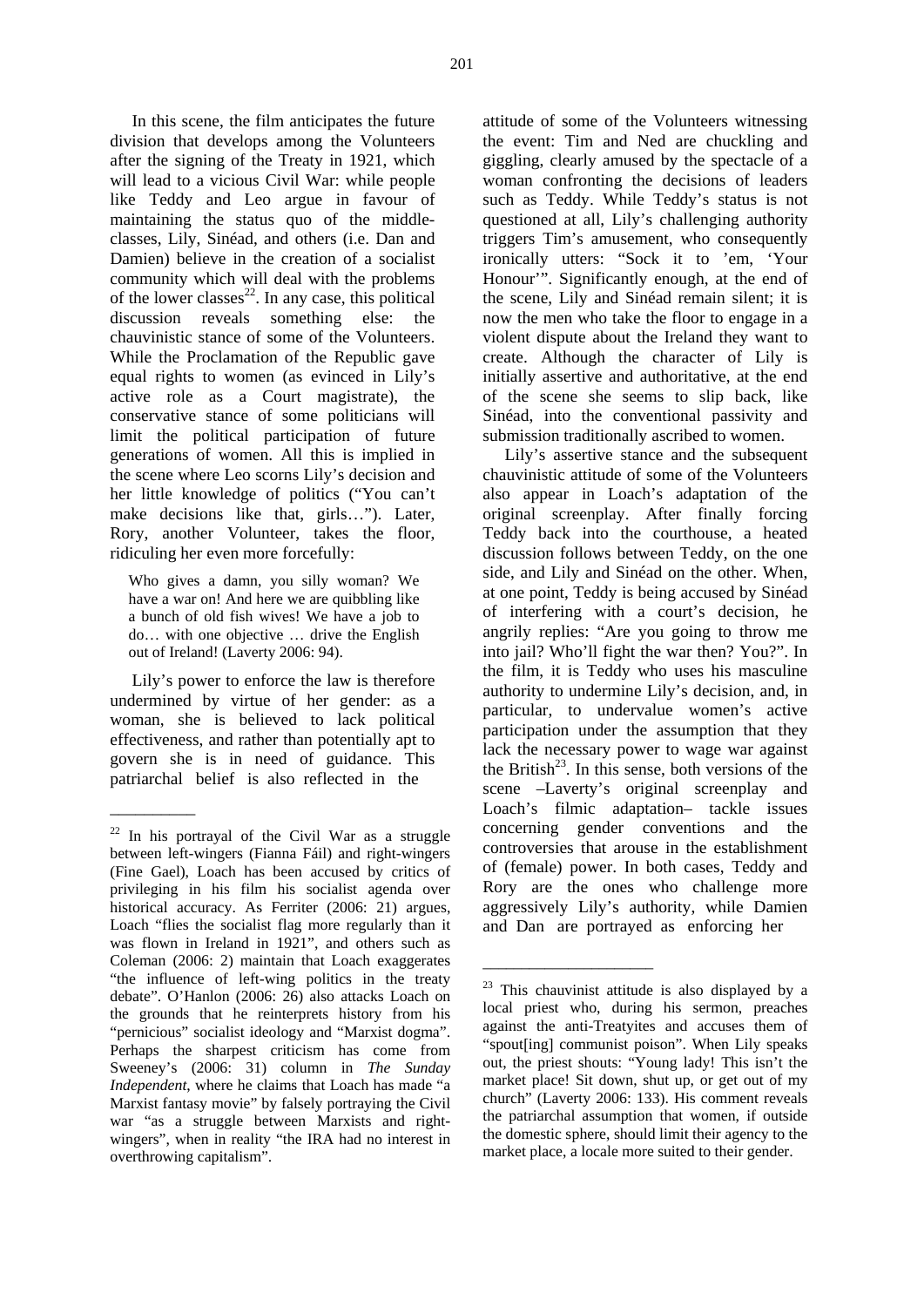decision in the court. Raising his voice in favour of Lily, Dan claims:

Enough my fucking arse. [*to Tim and Ned*] … The IRA backed the landlords … and crushed people like you and me! [*To Teddy and Leo*] And here they go again … backing a local bigwig and selling out a mother, just like yours, with no penny in her pocket … fucking hilarious which side we end up on … what do you think boys? (Laverty 2006: 95)

Significantly enough, and even though Dan fiercely demands respect for Lily's decision in court, he retains the eloquence of a patriotic dialect which fuses the national and the feminine. Dan accuses his fellow comrades of betraying their own nationhood and 'deserting' Mrs Rafferty, a poor mother and presumably a widow (as she is dressed in black). Dan's effective discourse partly relies on the allegorical equation of Ireland as an abandoned mother, betrayed by her own sons, who "sell [her] out" for the sake of preserving the privileged position of the upper middle class. Dan's speech suggests, in this sense, the permanence of the conventional association of woman and nation.

This is also observed in the heated post-Treaty debates that Loach depicts<sup>24</sup>. After remembering the death of all the dead martyrs, the "absent faces" of the IRA ("Kevin, Johnny, Colm… murdered in the barracks …. Benny, shot in the back while cutting turf … Aidan, tortured and then hung"), Finbar emphatically highlights the death of Micheail over all the others, for his killing was the most terrible: "Micheail! Jesus, I could go on all day, but we can't forget Micheail! He was beaten to a pulp in front of his mother!" (Laverty 2006: 110). Of all the deaths, his is the most terrible, for it was tragically witnessed by his helpless

\_\_\_\_\_\_\_\_\_\_\_\_\_\_

mother. His remembrance deeply moves all the members assembled, which implies that the figure of the mother is something untouchable and sacred for them, its importance and significance surpassing all other things. This also seems to be the case for Damien, who questions his own involvement in the war when remembering his encounter with Chris's mother (Laverty 2006: 96). After raiding Peggy's farmhouse, Leo (now working for the Irish Free State), experiences a similar feeling when confronting this venerable woman: he feels "embarrassed" and "suffers under her gaze" (Laverty 2006: 135). Thus we see that, for all these rebels, the mother is an essential foundational element at the basis of their community. While Loach deconstructs conventional images of femininity and reverses gendered relations of power, he still relies on the importance that motherhood (and by extension metaphorical Mother Ireland) exerts on the rebels' minds. In the process, he also celebrates the fortitude and strength of women in the past by incorporating their political activities or resistance to oppression in their daily lives.

### **4. Conclusion**

Whereas *Michael Collins* is the epic story of one male hero, *The Wind that Shakes the Barley* is the story of many heroes and heroines. An analysis of the role played by women in these two films reveals that, in Jordan's dramatic reconstruction, women do not get the appreciation that they deserve, since *Michael Collins* only offers passing references to women's participation in the nationalist struggle and the subsequent Civil War. By contrast, Loach's historical adaptation paints a truer picture of Irish women as active forces in the long struggle to achieve national selfdetermination. In his film, we can see not only glimpses of the ordinary actions women performed, as caretakers and mothers, but also the resistance to oppression they engaged in. As Carty (2006b: 11) explains, characters such as Peggy and Sinéad "personif[y] the often overlooked role women played in bringing about an independent Ireland".

The analysis of both films' representations of women also highlights the strong effect that the image of Woman-Ireland still has on contemporary filmmakers. Jordan keeps intact

 $24$  In contrast to Jordan, Loach stresses more deeply the importance of these political discussions in shaping Ireland's future by including a (perhaps excessively) long scene. Precisely because of this, his film has been criticized by critics such as Elley (2006: 41) for being more talk than guerrilla action. Against these charges, Loach argues: "Certain things can only be expressed in language. Images are too ambiguous. The Civil War was a struggle of ideas. It was a struggle for political position. It was a struggle of class interests. And you find that in language" (in Carty 2006a: 8).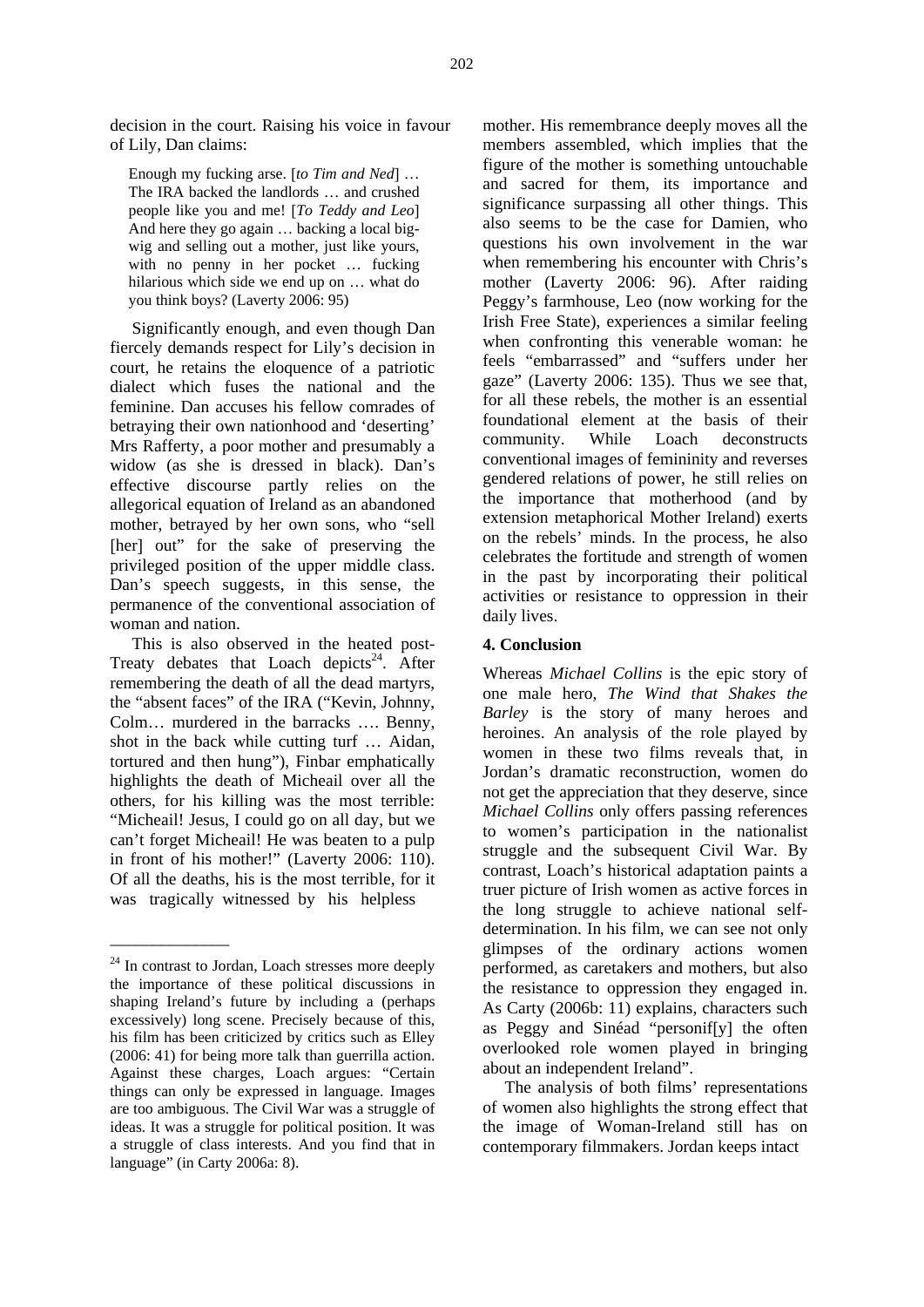conventionalized images of women in the Irish tradition. Characters such as Kitty Kiernan personify the allegory of Ireland as both virginal and maternal: she is both a defeated mother and an asexual maiden. By contrast, Loach's female characters not only epitomize but also transcend the metaphorical relation of woman and nation. The defenceless entity of

Irish nationalism is here transformed into powerful and self-sufficient women such as Peggy, Sinéad and Lily, characters of great determination in their political convictions. Although still maintaining its iconic status, Loach's grieving Mother Ireland is also a charismatic woman of immense substance and authority.

#### **Works Cited**

Browne, Harry. 1996. "Contrived relationships mar Collins movie". *The Irish Times*, 18 December. http://www.ireland.com/newspaper/features/1996/1218/archive.96121800095.html Access: November 2006.

Butler Cullingford, Elizabeth. 2001. *Ireland's Others: Gender and Ethnicity in Irish Literature and Popular Culture*. Cork: Cork University Press & Field Day.

Carey, Anna. 2006. "A review of *The Wind that Shakes the Barley*", *The Sunday Tribune,* December 24. 24-26.

Carty, Ciaran. 2006a. "Ken threw the rule book out". *The Sunday Tribune,* 18 June. 8.

\_\_\_\_\_. 2006b. "The Winds of change for Irish history". *The Sunday Tribune,* 25 June. 11.

Clayton-Lea, Tony. 2006. "Film Choice: A review of *The Wind that Shakes the Barley*". *The Irish Times (Magazine),* 7 March. 71.

Coleman, Shane. 2006. "Civil War of words". *The Sunday Tribune (Tribune Review),* 4 June. 1-2.

Coogan, Tim Pat. 1991. *Michael Collins: A Biography*. London: Arrowbooks.

Crowdus, Gary. 1996. "Neil Jordan's *Michael Collins*". *America's Leading Magazine of the Art and Politics of the Cinema* 22 (4): 14-19.

Dillon-Malone, Aubrey. 1996. *Michael Collins* (*Movies Made in Ireland*). Dublin: GLI Limited.

Dwyer, Michael. 1996. "The big film about the Big Fella". *The Irish Times*, 31 August.

http://www.ireland.com/newspaper/weekend/1996/0831/archive.96083100177.html Access: December 2006.

- \_\_\_\_\_. 2005. "A Vision of Independence". *The Irish Times* (*Weekend Review*), 9 July. 7.
- Elley, Derek. 2006. "Review of *The Wind that Shakes the Barley*". *Film Review*, 22-28 May. 41.

Ferriter, Diarmaid. 2006. "Loach's film gets it right". *The Sunday Business Post*, May 21. 21.

Gibbons, Luke. 1992. "On the Beach". *Artforum International,* October 3(2): 13.

\_\_\_\_\_. 1996. "Engendering the State: Narrative, Allegory and *Michael Collins*", *Eire/Ireland,* Fall/Winter 3/4: 261-269.

\_\_\_\_\_. 1997. "Framing History: Neil Jordan's *Michael Collins*". *History Ireland* 5, Spring (1): 47-51.

\_\_\_\_\_. 2006. "Introduction", in *The Wind that Shakes the Barley: A Screenplay* by Paul Laverty. Cork: Galley Head Press. 3-6.

Ging, Debbie. 2000. "Women in Film". *Film West,* Winter 42: 72-73.

Gritten, David. 1995. "A Heroic Effort". *Los Angeles Times*, 3 December. 4-7.

Harris, Eoghan. 1996. "*Michael Collins*: A Tale of Bad History and Art". *The Sunday Times*, 10 November (Access through the Irish Film Institute Archives, Dublin)

\_\_\_\_\_. 2006a. "The Wind that Shakes the sneaking regarders". *The Sunday Independent*, 4 June. 23.

\_\_\_\_\_. 2006b. "Loach brings a lost world to life but loses the plot". *Sunday Independent*, 11 June. 26.

Hopper, Keith. 1997. "'Cat-Calls from the Cheap Seats': The third meaning of Neil Jordan's *Michael Collins*". *The Irish Review,* Autumn/ Winter, 21: 1-28.

- James, Nick. 2006. "Kind hearts and bayonets". *Sight and Sound,* June 16 (6): 26.
- Jordan, Neil. 1996. *Michael Collins: The Complete Screenplay*. New York: Penguin.
- Kiberd, Declan. 2006. "Loach out to rescue his England". *The Irish Times,* 4 July. 14.

Landesman, Cosmo. 2006. "Missing in action" (A review of *The Wind that Shakes the Barley*). *The Sunday Times* (Culture), 25 June. 12.

- Laverty, Paul. 2006. *The Wind that Shakes the Barley: A Screenplay*. Cork: Galley Head Press.
- Lawrenson, Edward. 2006. "The crying of the wind". *Sight and Sound,* July 16 (7): 46-47.